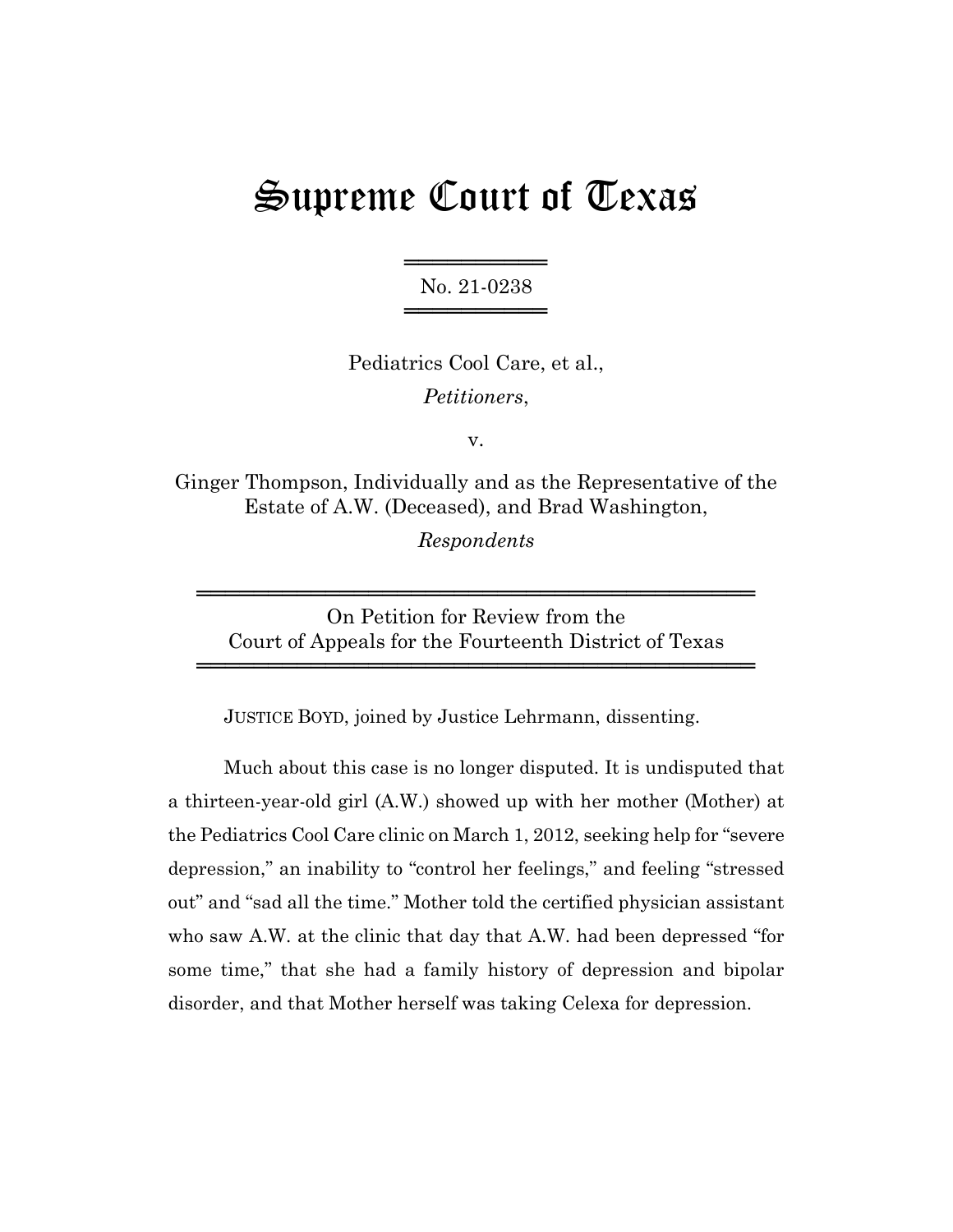It is undisputed that the physician assistant visited with A.W. for only a few minutes<sup>1</sup> before sending her home with a Celexa prescription, without having consulted the clinic's supervising doctor. The physician assistant failed to perform a psychiatric work-up, failed to utilize a standard questionnaire for assessing depression in adolescents, failed to adequately interview A.W., failed to attempt to talk to her without Mother present, and failed to ask her to promise that she would tell someone if she ever felt like hurting herself. The physician assistant testified that she could not recall whether she asked A.W. if she was experiencing thoughts of suicide or self-harm at the time. Nor could she recall whether she warned A.W. and Mother that Celexa could cause such thoughts. Although the physician assistant diagnosed A.W. with "depression," a medical assistant later altered A.W.'s records to reflect a diagnosis of "depressive disorder not otherwise specified" and then altered the physician assistant's thirty-day Celexa prescription to allow more refills than federal regulations or the clinic's policies permitted without a follow-up evaluation.

<sup>&</sup>lt;sup>1</sup> The physician assistant testified that the visit was "probably" less than thirty minutes. But accepting the evidence in the light most favorable to the jury's verdict, as we must, the visit lasted "[m]aybe five minutes," as Mother testified. And—according to Mother—the physician assistant did not "strongly recommend[]" that A.W. seek counseling or provide a list of counselors. *Ante* at \_\_\_. To the contrary, according to Mother's testimony, Mother asked if the physician assistant would provide a list of counselors who would accept Mother's insurance because she "felt like that might be something [A.W.] would benefit from." The physician assistant told Mother that the nurse would provide a list, but she never did, so Mother left and called back later to request one. The clinic said they would mail her one, but they never did. By then, A.W. was telling Mother that she didn't want to see a counselor.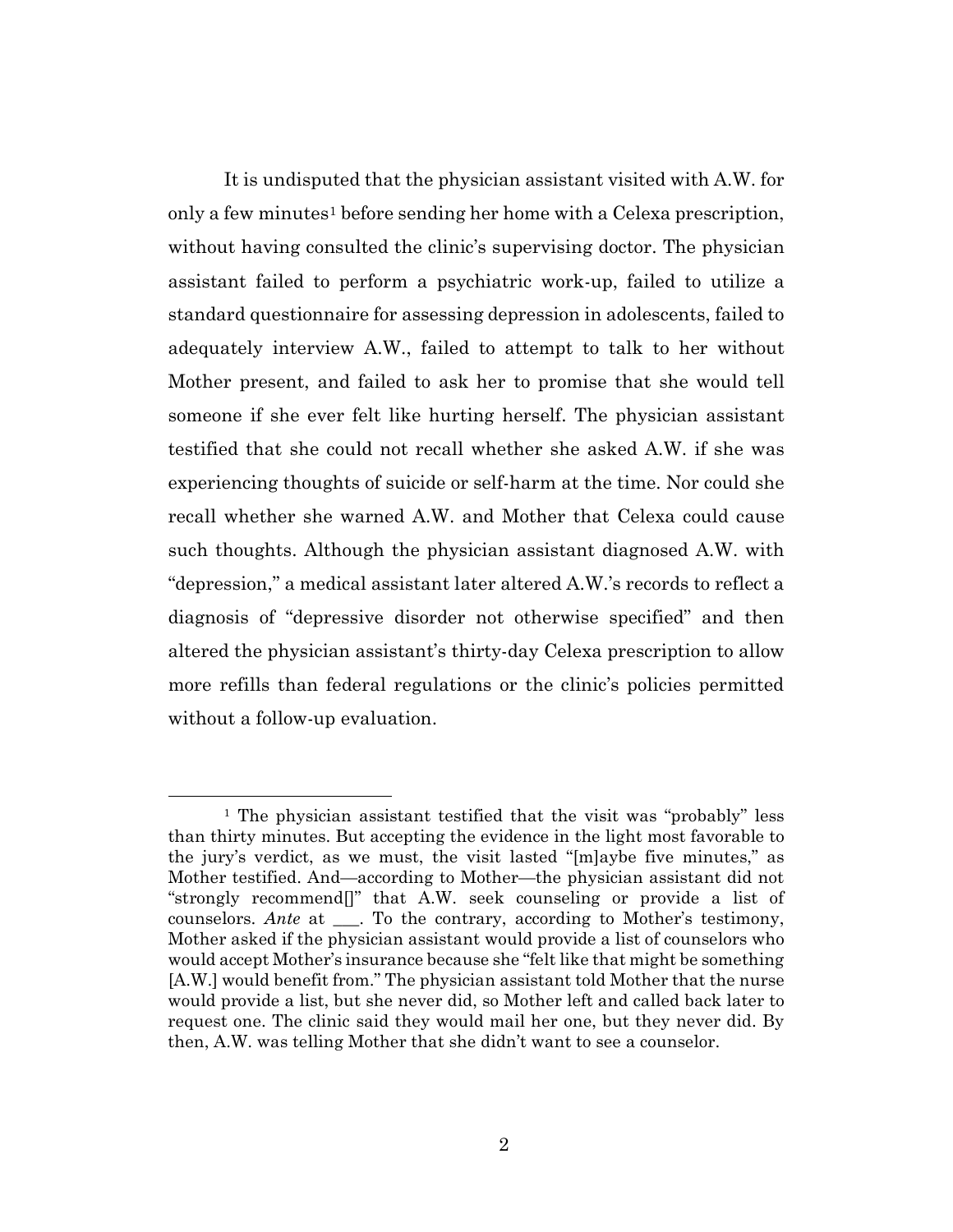It is undisputed that A.W. returned to the clinic complaining of migraines on April 17, 2012, and was seen only by a nurse practitioner. Although A.W. and Mother both reported that A.W.'s mood had improved since the March 1 visit, the nurse practitioner assessed A.W. with migraines and "depressive disorder" and continued the Celexa prescription. The nurse practitioner did not conduct any further evaluation of A.W.'s depression or schedule any further follow-up. After A.W.'s death, and after this suit was filed, a medical assistant altered the records to falsely reflect that A.W. was asked "to come back in 30 days for follow up."

It is undisputed that, about three and a half months later, on July 31, 2012, Mother called the clinic to ask for a refill for A.W.'s Celexa prescription. The medical assistant who took Mother's call authorized a thirty-day supply and three refills even though she had no authority to prescribe medications, she failed to seek the supervising doctor's approval, federal regulations and clinic policies prohibited that many refills without a follow-up evaluation, and she did not require A.W. to return to the clinic for further evaluation before obtaining a refill. That medical assistant later attempted to alter the records to show that she authorized only a seven-day supply with no refills. But when she realized the pharmacy already had her original prescription, she instead altered the records to falsely state that she had instructed A.W. to return to the clinic for a follow-up evaluation.

As the Court notes, the defendants' expert witness testified that "suicide in teenagers is usually impulsive. It's unforeseeable." *Ante* at \_\_\_. But on cross-examination, the expert agreed that the suicide of a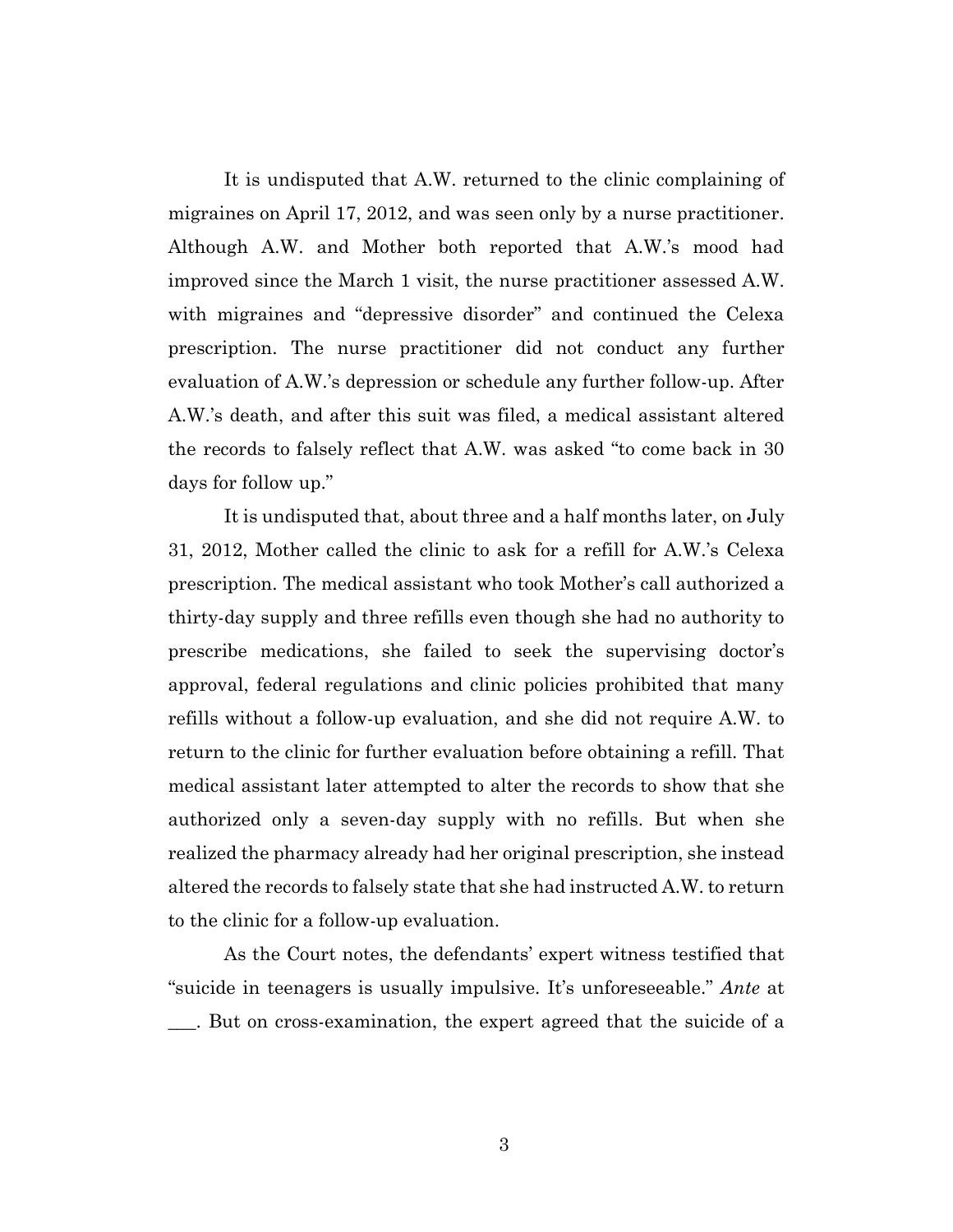patient with moderate to severe depression who is not "properly treated" is foreseeable, and that "an ordinary prudent physician can foresee that if you—if you don't properly treat a 14 year old with depression that suicide can occur." In any event, it is undisputed that on August 14, 2012—five and a half months after she visited the clinic for severe depression—then-fourteen-year-old A.W. died by suicide.

It is also undisputed that no one knows why A.W. chose to end her life. But A.W.'s parents did not have to prove the elusive why. What they had to prove was that the defendants were negligent and that, more likely than not, their negligence proximately caused A.W. to end her life. *See Gunn v. McCoy*, 554 S.W.3d 645, 658 (Tex. 2018).

Proving that one person's negligence proximately caused another person's suicide is difficult, at best. *See*, *e.g.*, *Rodriguez-Escobar v. Goss*, 392 S.W.3d 109, 113 (Tex. 2013) (per curiam); *Providence Health Ctr. v. Dowell*, 262 S.W.3d 324, 328 (Tex. 2008). But after a seven-day trial, a jury found by a preponderance of the evidence that A.W.'s parents met that burden. In this Court, the defendants do not challenge the jury's finding that they negligently treated A.W. and breached the applicable standards of care. Instead, they argue that no legally sufficient evidence supports the jury's finding that their negligence proximately caused A.W.'s suicide. The Court agrees,<sup>2</sup> but I do not.

<sup>2</sup> The Court first concludes that the court of appeals erred by requiring only that the defendants' negligence was a "substantial factor" in causing A.W.'s suicide when it should have required the evidence to also show that A.W. would not have committed suicide "but for" the defendants' negligence. *Ante* at \_\_. I agree with the Court's holding on this point. But the trial court properly instructed the jury to find both substantial-factor and but-for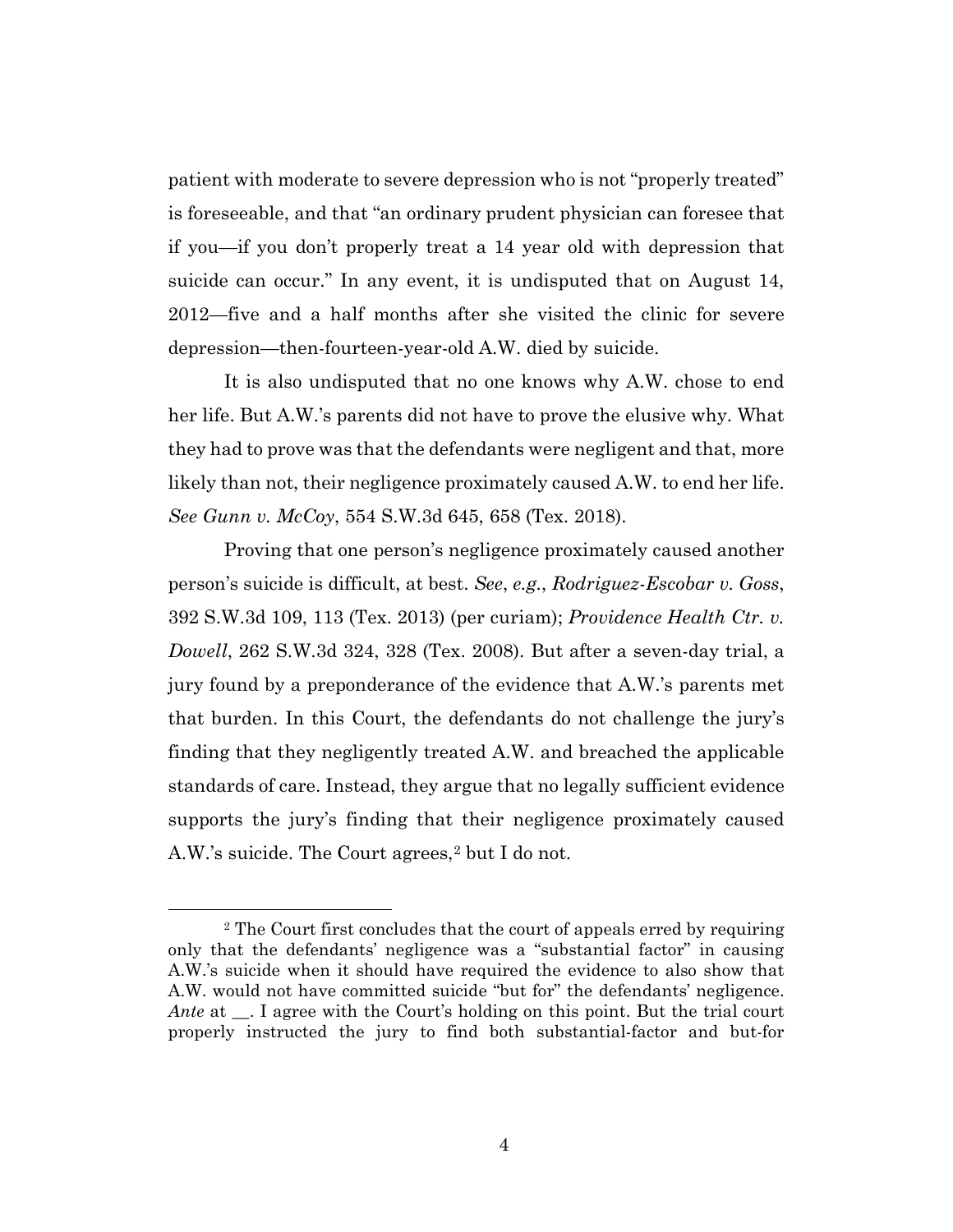At trial, A.W.'s parents presented Dr. Fred Moss to provide expert testimony on causation. Dr. Moss's credentials and qualifications to provide that evidence are also undisputed. As a board-certified psychiatrist who specializes in child and adolescent psychiatry, Dr. Moss had been working in the field for over thirty years and had treated many adolescent patients who "presented just like" A.W. Not one of them had died by suicide.

On direct examination, Dr. Moss agreed with and relied on the testimony of the other experts who testified that, when A.W. appeared on March 1 to seek help for severe depression, the defendants should have carefully interviewed her, without Mother present, to determine the nature and depth of her depression and to identify its potential sources. Dr. Moss then explained that the physician assistant's failure to appropriately and adequately evaluate A.W.'s condition and its causes prevented the defendants from identifying the treatment options they should have pursued. And by failing to require A.W. to return for followup evaluations "at least promptly over the next several days and weeks," the defendants essentially left A.W. without medical supervision when she needed it most. According to Dr. Moss, to a reasonable degree of medical probability, A.W. more likely than not would not have died by suicide on August 14, 2012, but for the defendants' failure to properly evaluate A.W. and to insist on follow-up appointments.

To determine whether a reasonable juror could have relied on Dr. Moss's testimony to find by a preponderance of the evidence that the

causation, so we can review the sufficiency of the evidence under that proper standard.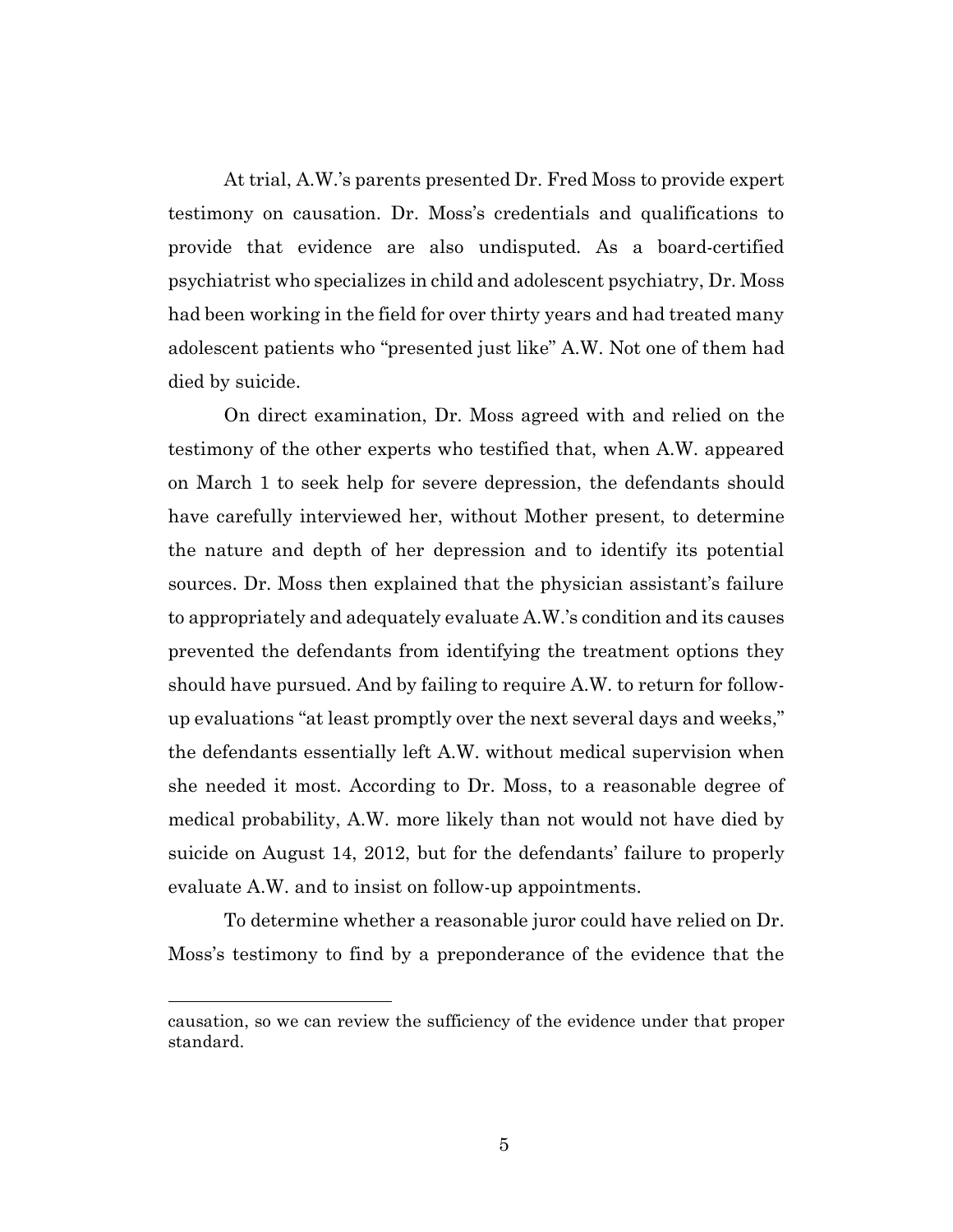defendants' negligence caused A.W.'s suicide, we must consider all of the testimony the jury heard from Dr. Moss. Dr. Moss first explained that, by adequately evaluating and following up with A.W., the defendants *would* have been able to identify and pursue a variety of treatment options that, based on reasonable medical probability, *would* have prevented her from committing suicide:

- Q. Now, I want you to talk about the—can you—can you tell us the ways, sir, as you sit here today, that the treatment options that were available to [A.W.] to—that you believe, *based upon reasonable medical probability, would have prevented* her committing suicide on August 14th of 2012?
- A. Sure. So they're really going to be defined in no small part for—based on the answers to the questions that weren't asked in [A.W.'s] case, unfortunately, but if would—they would have been asked *would* have created pathways towards treatment options that *would* then be made available and then *would* have prevented her from committing—from, unfortunately, committing suicide on August 14th, 2012.

Some of the things that *would likely* be made available, even on a more broad scale, include psychotherapy or a counseling, of course. And there's others. You know, designing a network of support in the community is something that works to just allay so much psychiatric symptomology. Having friends or having colleagues, having support systems in the community in the form of counselors or coaches or teachers or friends or neighbors or family members can go so far in really just reducing psychiatric symptomology. So certainly that would be something.

Other types of treatment plan options, you know, nutritional counseling. We're not sure exactly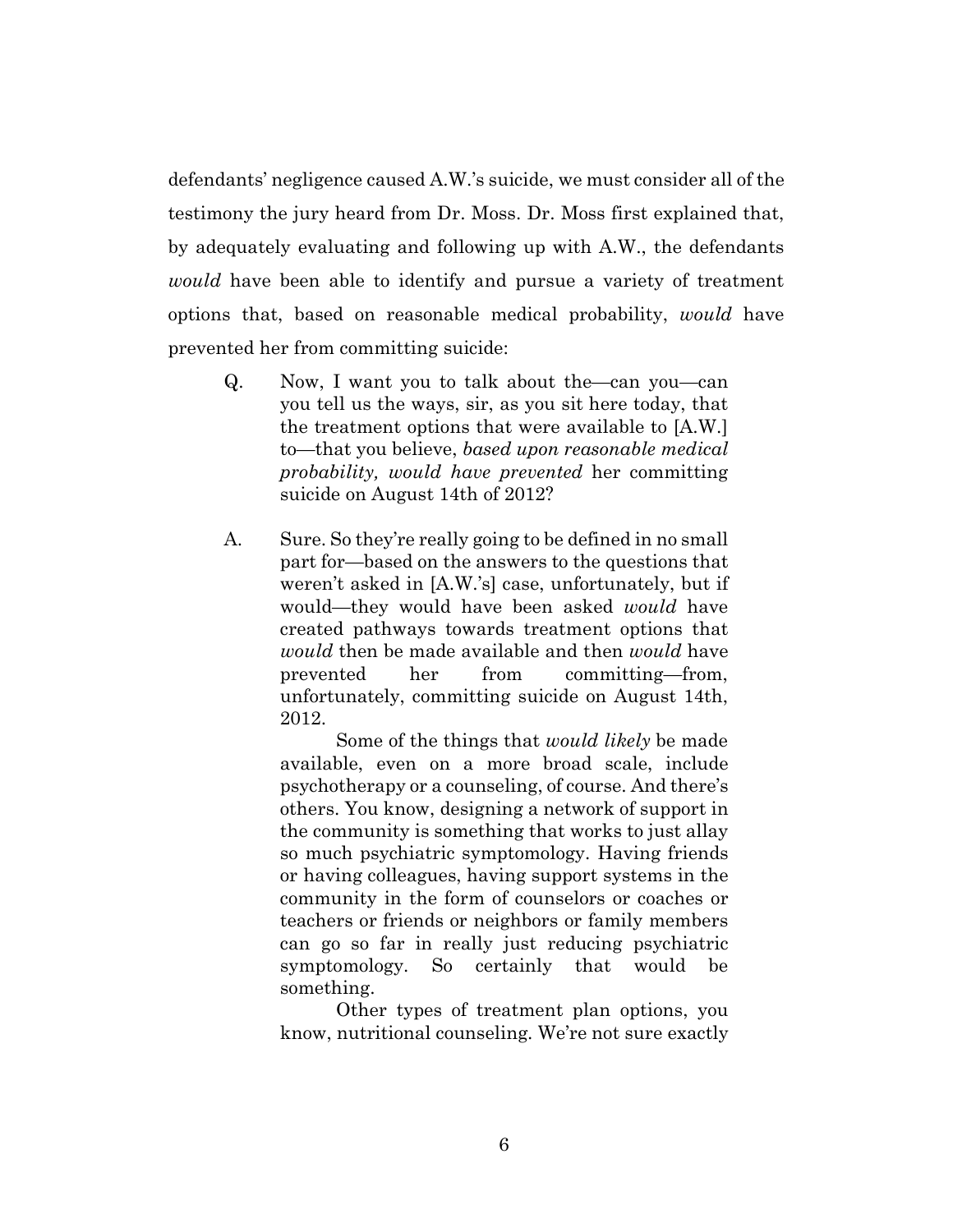what [A.W.] was eating or not eating or drinking or not drinking and that would have been a space where we could have paid some attention to prevent the suicide on August 14th.

Perhaps group therapy might have been something that could have been helpful. [A.W.] might have been really, really happy to learn that there were other girls in the area that were struggling with whatever she was struggling with during those months. She's already in the band and I think there's—there was access to do some things in the band and, you know, creativity in creating music, art, dancing, singing, drum, gardening even. There's ways to really address creativity as a way of managing psychiatric uncomfortable symptomology.

And of course it goes on and on. There's sports that she might have been able to get involved with or clubs or peer groups or even, you know, a relationship with a teacher or two that she could check in with a couple times a week to make sure that things are moving on together or maybe create a role model relationship that has [A.W.] get that there's something she's actually living towards rather than—rather than what really did take place that day in August.

Exercise is one of the things that can be really, really helpful for this. Meditation can be helpful. Self-pampering can be helpful. Creating a confidential advocate can be really helpful. Even arranging for emergency telephone contact. Like having someone that she could call when things really got low or scary.

We don't know that she wasn't having that anyway because no one even asked her at any time during the workup whether things were reaching the point where she was, you know, at the edge of her rope or maybe even suicidal. There's no point in the record where [A.W.] was asked directly if she was considering suicide or was suicidal. I mean, that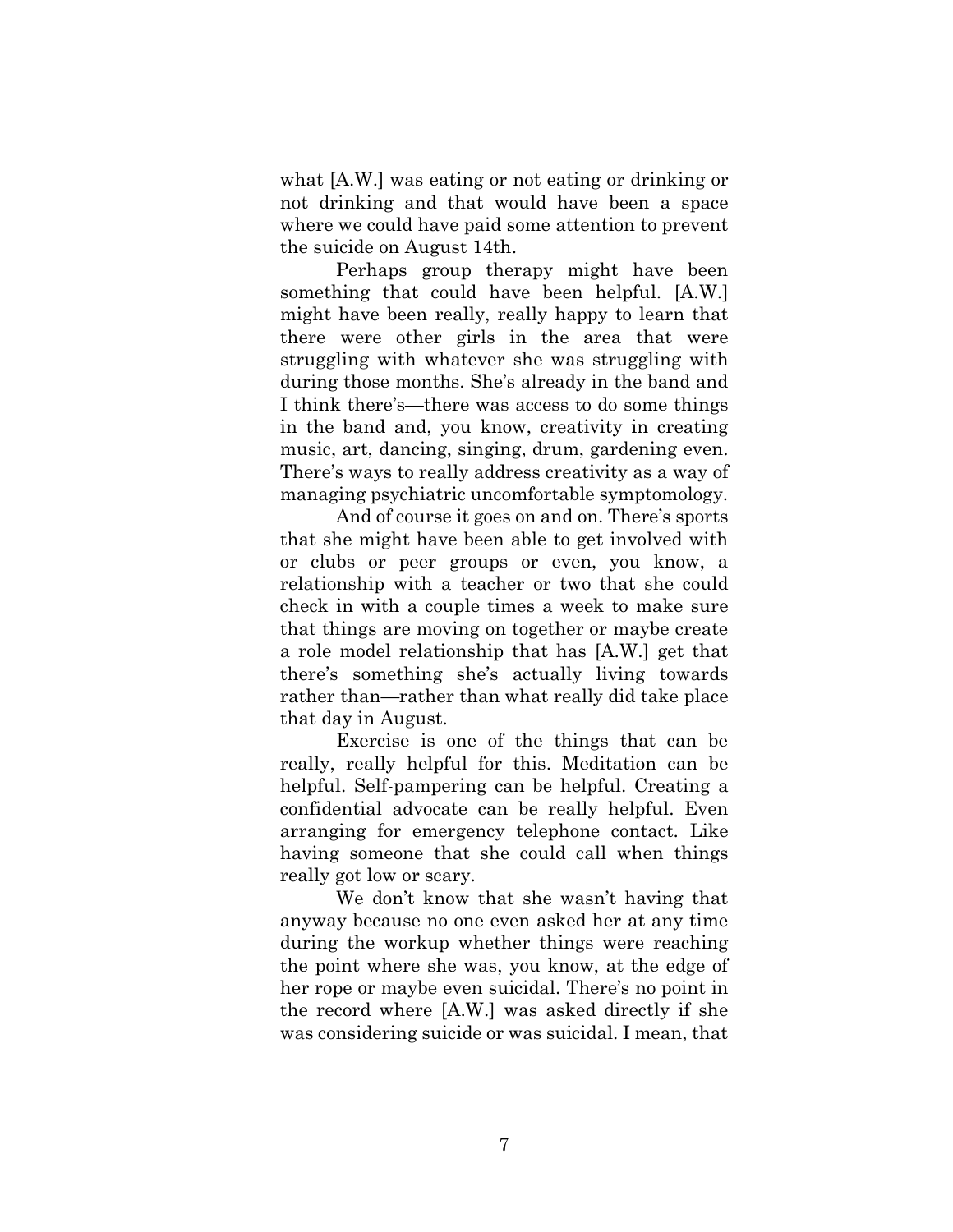would be—and not only suicide, but really despair and, you know, really being sad about it.

[Emphases added.] Dr. Moss then explained that, if the defendants had properly interviewed and evaluated A.W. and asked her the questions they should have, they likely would have created a connection with A.W. and enabled her to address and resolve her issues:

- Q. Let me ask you a question right there real quick. If if they would have, like [another expert testified], properly kicked mom out of the room—
- A. Yeah.
- Q. —and they would have asked her and she would have said, hey, I've got some suicidal tendencies, I thought about it, those type of things, what would you do as a psychiatrist and would that prevent and there's—are there ways to help a person in that way to keep them from committing suicide?
- A. Well, certainly that's really a great space to work from. When a child says that I'm having suicidal tendencies, that's really a start of something new and really can start to look at, well, what impact would that have on your family? You know, what what are we really looking at here when you're looking at wanting to exit versus killing yourself. Or, you know, have you tried it? Have you cut yourself? Have you taken pills? Have you, you know, tried to hang yourself are all the things that, unfortunately, kids do, dabble with sometimes when they're at the end of their rope.

We would have been able to learn that and by creating that connection, normally the symptomology, once exposed, once it's not a secret, it's really amazing how kids find a reason to live just by saying and see that the world really didn't end.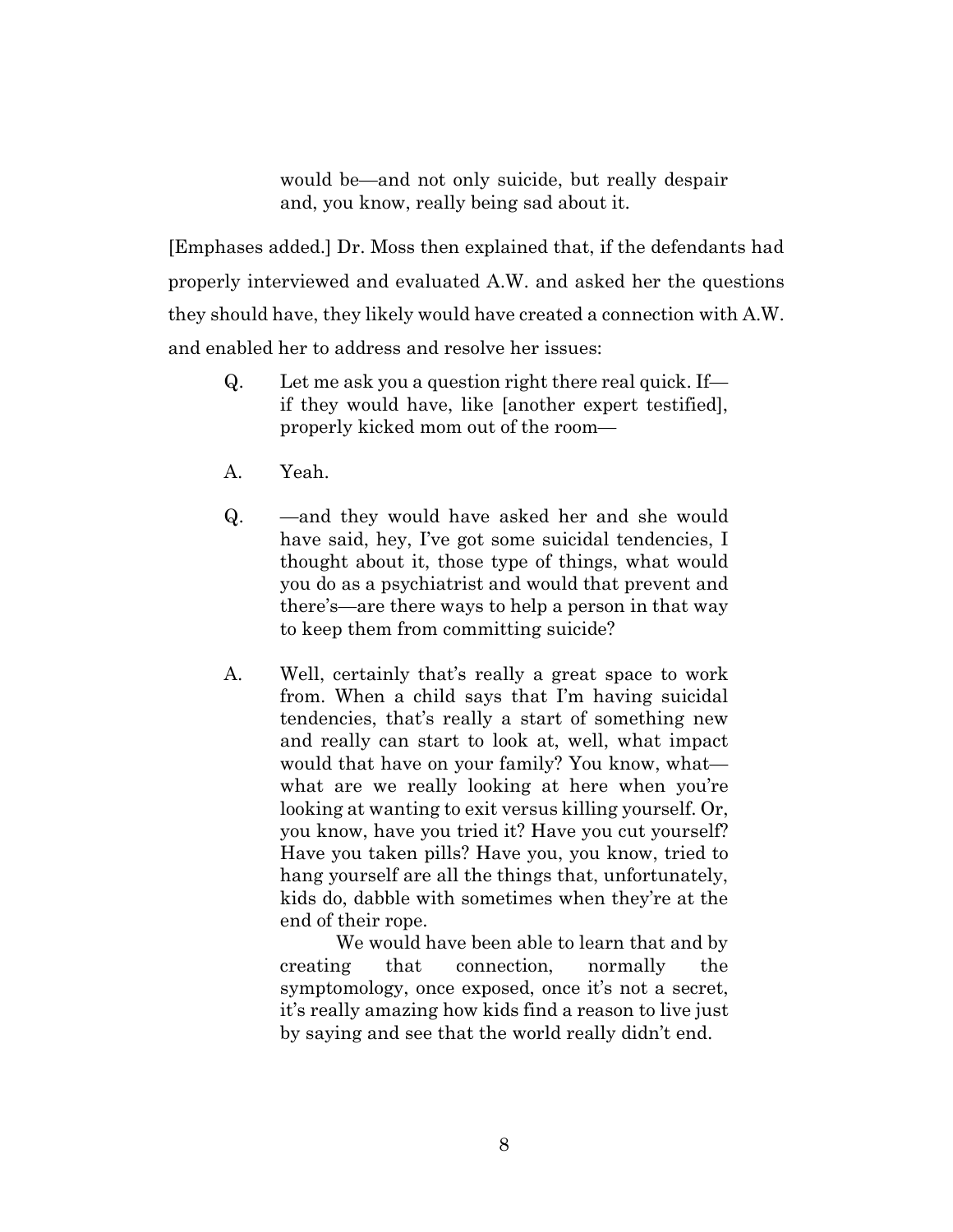Dr. Moss then testified that, based on reasonable medical probability, the defendants' actions—and more importantly, their failures to take actions they should have taken—created a "cluster of factors" that more likely than not caused A.W. to commit suicide, which she likely would not have done had the defendants not committed their negligent acts and omissions:

- Q. Can you tell the jury, *based upon reasonable medical probability*, what your opinion is as to what proximately caused her to commit suicide . . . on August 14th, 2012?
- A. Well, certainly I can't know for sure, but I would say beyond, you know, *within a reasonable degree of medical certainty* what I would say about this is that it's an accumulation. It's a cluster of so many things, so many things, so many acts and maybe more so. So many omissions of all the things I've listed here plus some that would have created pathways, that could have created connections, that could have created— I don't even know what it would have created had they been addressed initially.

So it's mostly in the form of the omissions that I'm speaking towards. *And had any or most of these things been done, it is my, you know, professional opinion within a reasonabl[e] degree of medical certainty, that [A.W.] would still be with us today*.

- Q. And that's—that's on a *more [likely] than not* basis; is that correct?
- A. That is correct.
- Q. And that *but for* their actions if they would have—if they would have gotten—gotten her the type of treatment that she needed, based upon her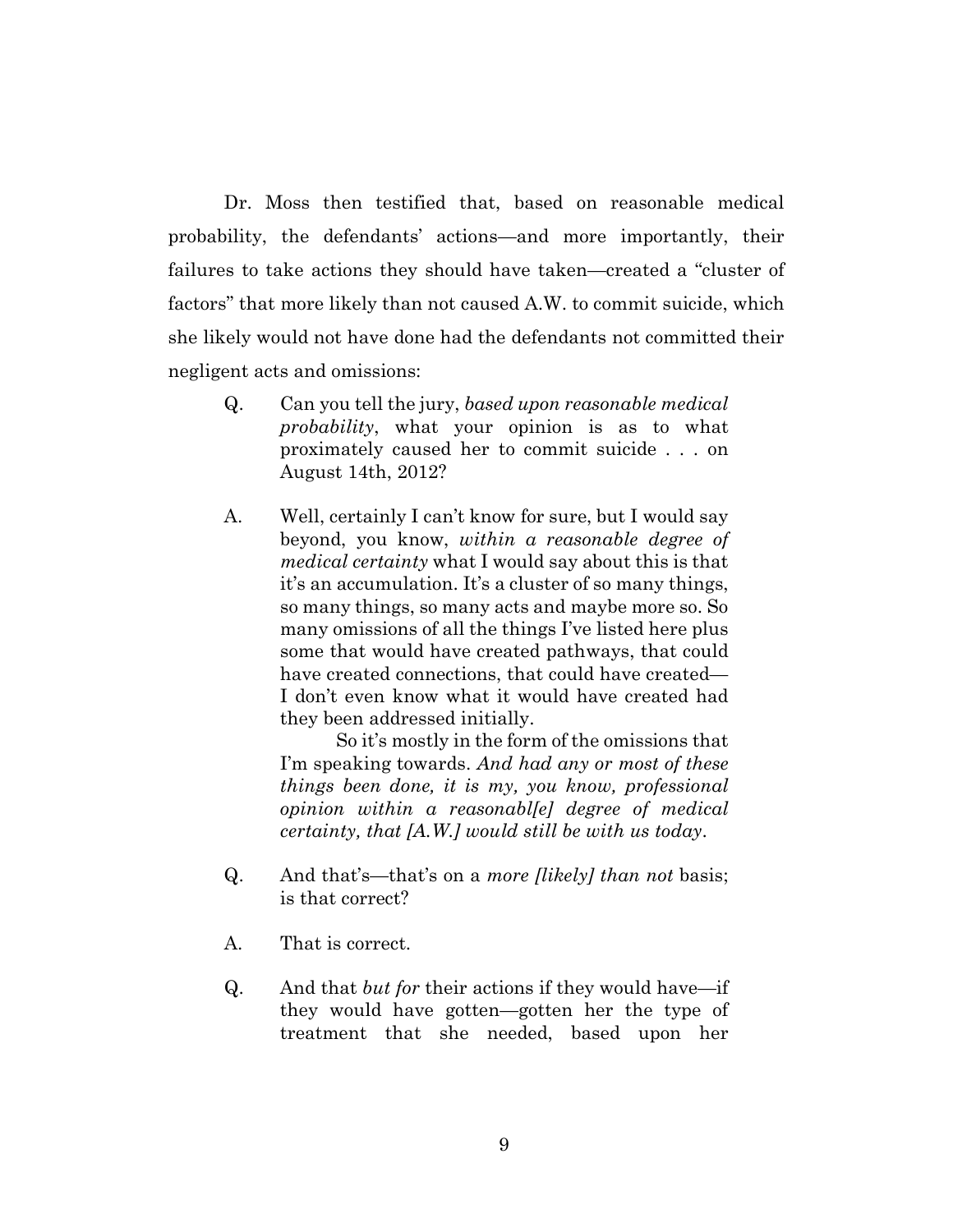presentation on March 1st, 2012, you believe, *based on reasonable medical probability*, that it's *more likely than not* that [A.W.] would be alive on August 14th, 2012?

A. I do believe that certainly—certain—yeah, I believe on August 14th, 2012, *more likely than not*, within a degree—*within a reasonable degree of medical certainty*, [A.W.] would have been alive on August 14th, 2012.

[Emphases added.]

Dr. Moss then explained that his opinion was based on his decades of relevant experience, training, and education, and on literature he had reviewed and relied on:

- Q. And that's not just based upon your own—that's based upon your experience, your training, your certifications, but also on literature that you rely upon also; is that correct?
- A. Yeah, there's some literature that I relied upon. It was—it has been initially based on mostly my education and experience like obviousness and, you know, I have—I have treated thousands of adolescents and none of them have committed suicide under my care. And many of them had depression or suicidal ideation on their initial presentation.

Dr. Moss then explained that, in addition to adequately evaluating and interviewing A.W. when she first complained of depression on March 1, the defendants should have scheduled regular follow-up appointments to keep tabs on A.W. and stay informed about how she was doing: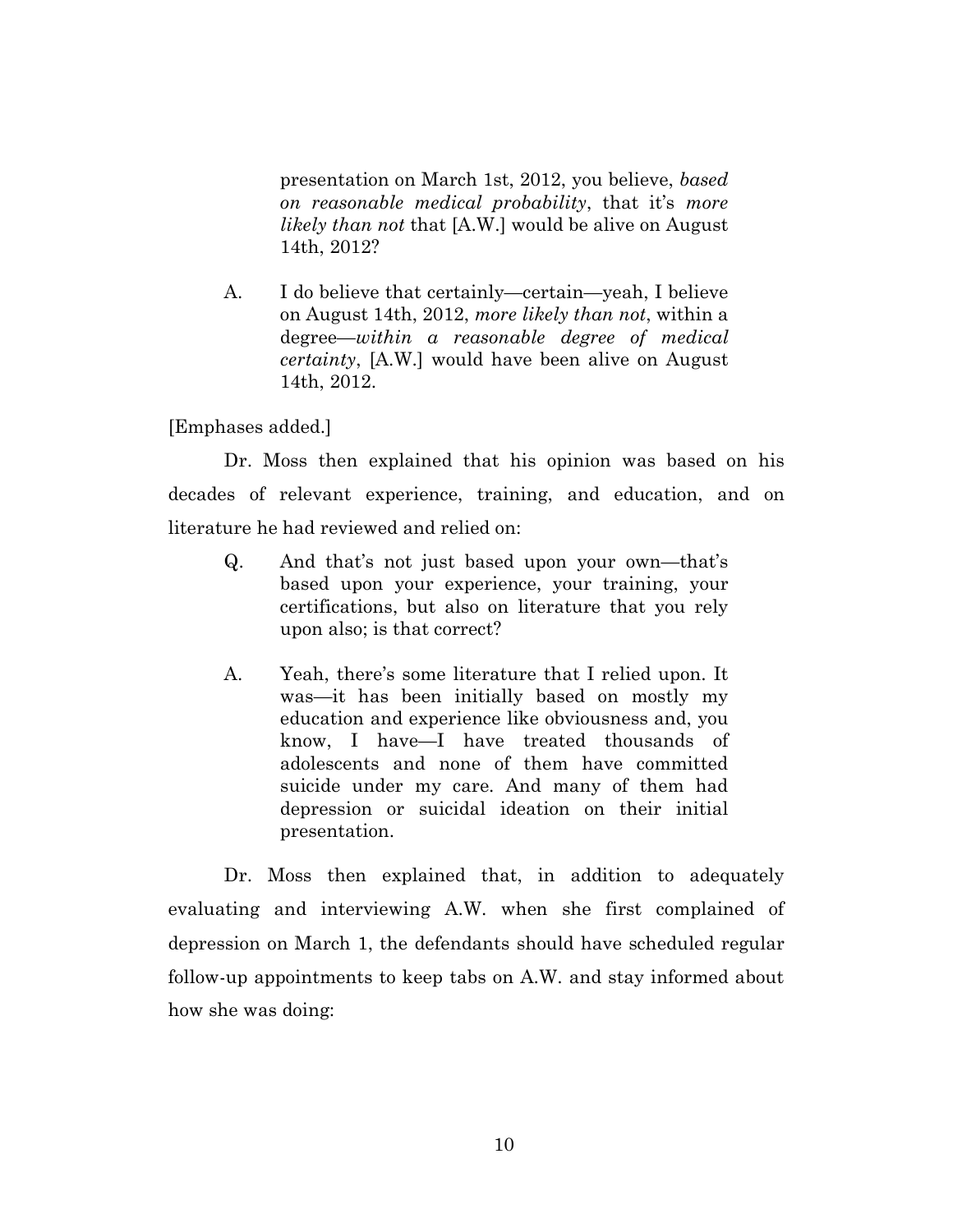- Q. [S]hould there have been more follow-up appointments . . . and how would you have prescribed it?
- A. Yes. You know, again, I don't mean to keep saying the same thing, but depending on what I would have found out in my questioning, there would have been things to follow up on quickly, and quickly meaning at least promptly over the next several days and weeks.

So I think the next appointment classically is set up for about one week later unless it's a little more serious and then it can be set up even for tomorrow or three days or five days from now for the second appointment, depending on the seriousness, depending on the gravity, depending on the understanding of the patient, the safety of the patient and the supportive network of the family and the friends and the school, like who's here to monitor, who's there to be with the patient.

He then explained that, because of the defendants' failure to adequately interview, evaluate, and follow up with A.W. on and after March 1, it was hard to say exactly what the nurse practitioner should have done differently on April 17, but her failures on that date were part of the "collection of action that led to" A.W.'s suicide in August:

- Q. Should—in your professional opinion as a—do you believe that at that point in time [the nurse practitioner] should have done the things that you just told the jury about?
- A. That's a little bit harder. I think that, you know, that she looks back at the examination and sees what she sees and it's—and it's—I think in proper care of [the nurse practitioner] should be following up and really following up how things have gone.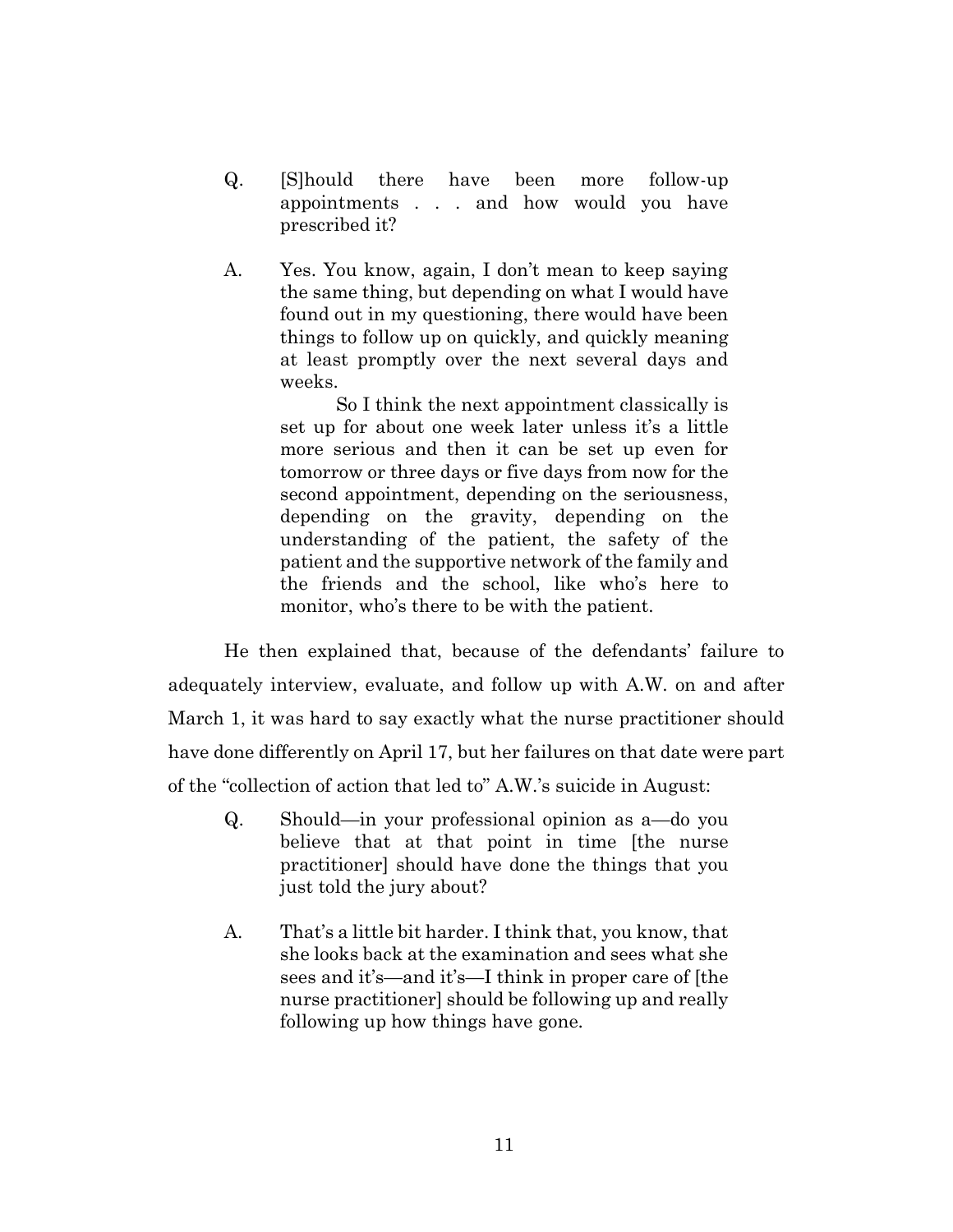In my practice my nurse, you know, assuming I had a nurse practitioner, first of all, six weeks later the patient will now be—had been seen the sixth time probably, not the first time in six weeks. So we would know what was going on and we'd be following up on what had come up, what had surfaced in our interviews. What had surfaced in the back and forth with the patient and the family and caretakers.

So it's a tough question to say, you know, after the sort of the wrongness of March 1st, what are you supposed to do in wrongness of April 17th? If there's a six-week stay there I'm already—I'm already out of my league to talk about what to do six weeks later on an acute depressive complaint because that isn't how it should have gone in the first place.

- Q. Okay. Does—do you believe that, as you sit here today, that [the nurse practitioner] was part of the collection of action that led to [A.W.'s] suicide?
- A. Yes, I do.
- Q. And can you explain why?
- A. Because I think that reviewing the records had [the nurse practitioner] been qualified—again, it's the same—it's the same problem I have with the last question. [The nurse practitioner], had she been working for me, would have been seeing the patient for the sixth time six weeks later. And, so, let's see, if she was working for me but then she got hired over there, and now she's there six weeks later, it's like, what is this? That what I—that's what I would expect her to be able to do.

Say what do you mean six weeks? What do you mean six weeks she hasn't been seen? What's going on here? Let me back up and go find out everything that's happened here and then she would go past March 1st and see the vomiting and see the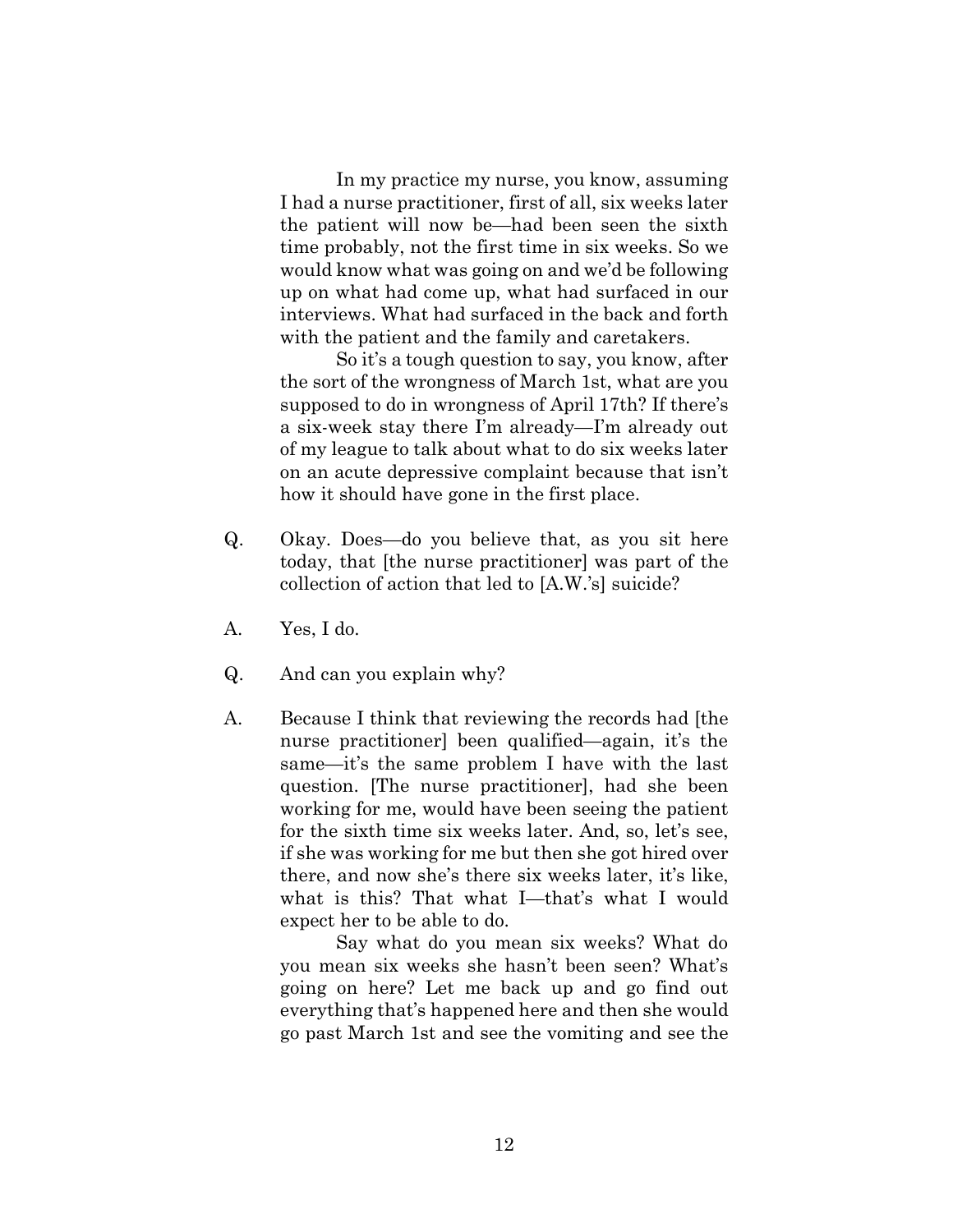abdominal migraine and see all sorts of red flags and be able to respond that way.

Really [the nurse practitioner] is more or less working within the system that is created in the office, and formed within the office is standard of care of that office, but not standard of care at all of what would be expect[ed] from a competent mental health provider.

Dr. Moss then agreed with the other expert witnesses who testified that the medical assistant's handling of the phone call on July 31, in which the medical assistant authorized refills of A.W.'s prescription without authority or approval, fell well below the standard of care.

- Q. [A]nd then moving forward to the July 31st telephone call that came in.
- A. Yes, sir.
	- . . . .
- Q. Would you agree with me that as mental health care providers there's absolutely—from a psychiatric mental health, there's absolutely no excuse for July 31st?
- A. No. I've been trying to look for an excuse for July 31st all day. I don't have one yet.
- Q. Do you believe, as you sit here today, for a mental health care provider, that that's outside, completely outside the standard of care?
- A. There's no place for anything that took place on July 1st to—or July 31st in a mental health provider that's providing the standard of care.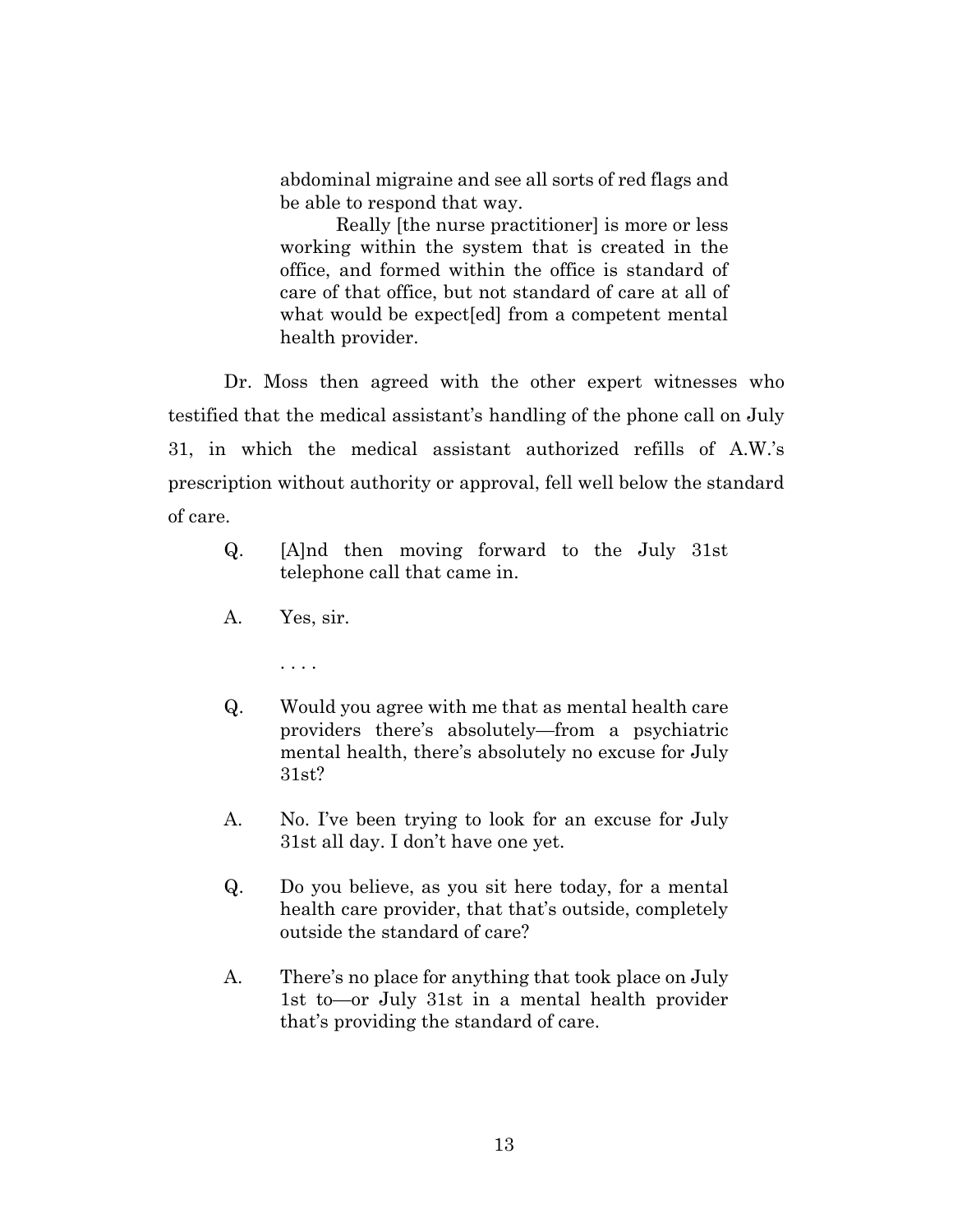Dr. Moss then concluded his direct examination by repeating his "firm opinion," based on reasonable medical probability, that the defendants' failures to adequately interview, evaluate, and follow up with A.W. more likely than not caused A.W.'s suicide:

- Q. Is it your opinion, sir, as you sit here today, that the actions and omissions of [the supervising doctor, the physician assistant, and the nurse practitioner], proximately caused [A.W.] to commit suicide . . . on August 14th, 2012?
- A. That is my firm opinion.
- Q. And that's based upon reasonable medical probability; is that correct?
- A. That's based on reasonable medical probability more likely than not.

On cross-examination, Dr. Moss admitted that he could not say that the defendants' decision to prescribe Celexa, standing alone, proximately caused A.W. to commit suicide, but he testified that the act of prescribing Celexa fit within the "cluster of omissions and acts" that more likely than not led her to do so:

- Q. Now, it's cristal [sic] clear you're—you do not believe that Celexa was a proximate cause of [A.W.'s] suicide, do you?
- A. It may have been. It's just part of the accumulation of acts and omissions that led to [A.W.'s] unfortunate demise on August 14th, 2012.
- Q. You answered [the defendants' lawyer's]—one of his first questions he asked you. He's saying, you're not here to say Celexa caused [A.W.] to commit suicide.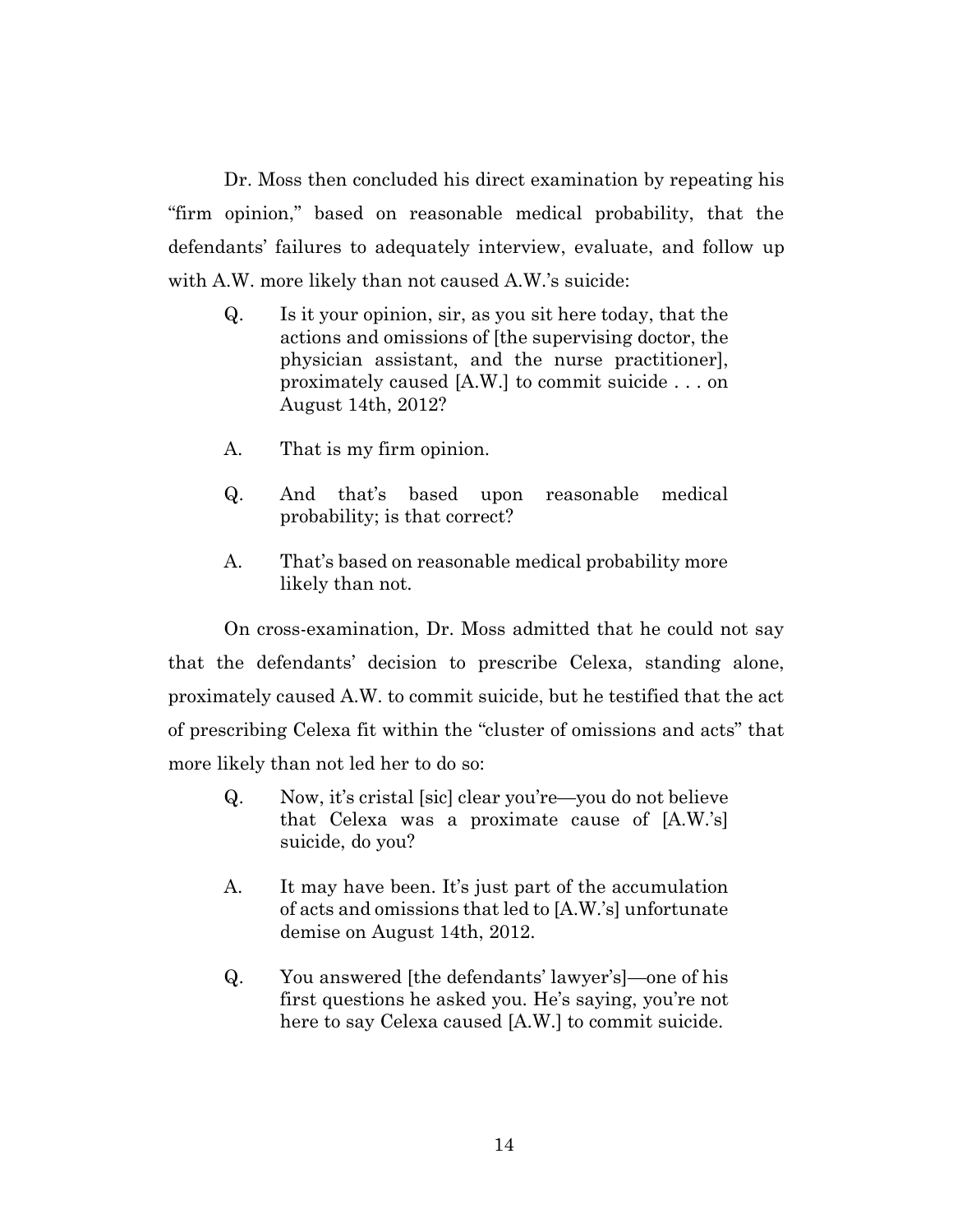A. It's part of an extraordinary—an extraordinary cluster of omissions and acts that led in no small way more likely than not for [A.W.'s] unfortunate suicide on August 14th, 2012.

Dr. Moss then admitted he could not point to one single action the defendants could have taken that, standing alone, would have prevented A.W.'s suicide, but he again insisted that all of the defendants' negligent acts and omissions, taken cumulatively, more likely than not led her to take her own life:

- Q. All right. Now, you talk about that different paths that could have been taken, right, and you list a bunch of things that could have been taken, could have gone differently for—if [the physician assistant] worked on different paths, right?
- A. Correct.
- Q. Yeah. Can you tell us specifically, specifically a path that would have been taken that would have prevented her suicide, I mean, specifically what [the physician assistant] could have done differently, would have done differently that would have prevented this suicide?
- A. I cannot list a specific—one specific path that [the physician assistant] might have taken that would have prevented suicide reliably.
- Q. There's no one thing that [the nurse practitioner] did that caused this suicide, agreed?
- A. No. It's a—it's a cluster of a cumulative number of things.
- Q. There's no one thing that [the supervising doctor] did that was a proximate cause of this suicide, true?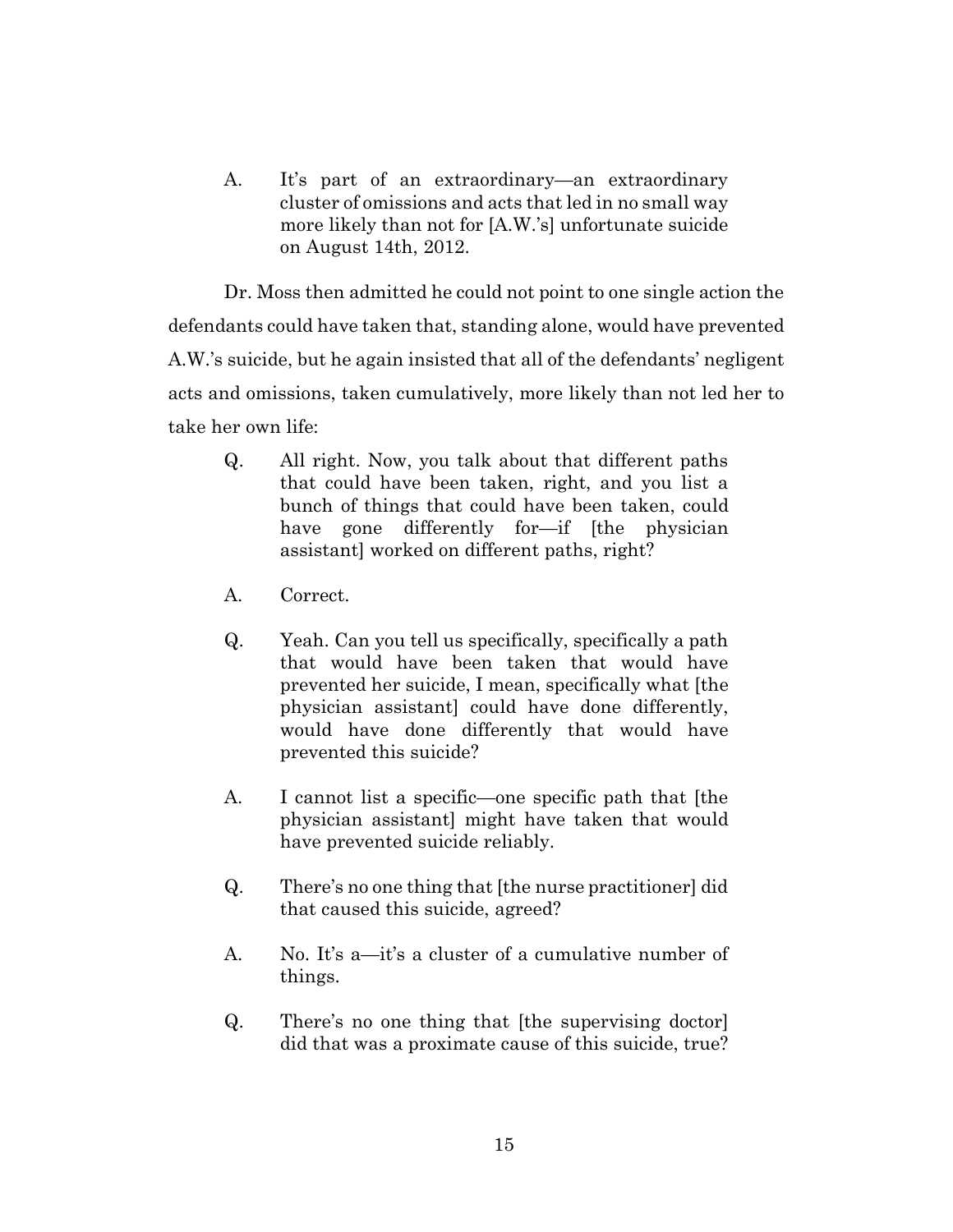- A. That's correct. There's a cluster of a cumulation of a number of omissions.
- Q. There's no one thing that [the physician assistant] did that caused this—was a proximate cause of suicide, correct?
- A. Yes, sir. There's a cluster of a cumulation of omissions and acts that led to the suicide.
- Q. Now, with [the physician assistant] she could have gone a different direction, which you say she could have taken, that might have discovered things, correct?
- A. Correct.
- Q. But you can't point to any one thing you believe should have been done that was a proximate cause of [A.W.'s] suicide, true?
- A. I cannot point to one thing.
- Q. Right. If [the physician assistant] would have done exactly what you think she should have done, [A.W.] still might have committed suicide, true?
- A. The possibility exists that [A.W.] might have still committed suicide.
- Q. And if [the supervising doctor] did exactly what you think he should have done, exactly what you think he should have done, [A.W.] might still have committed suicide, true?
- A. *My professional opinion is that more likely than not [A.W.] would not have committed suicide, but she certainly could have.*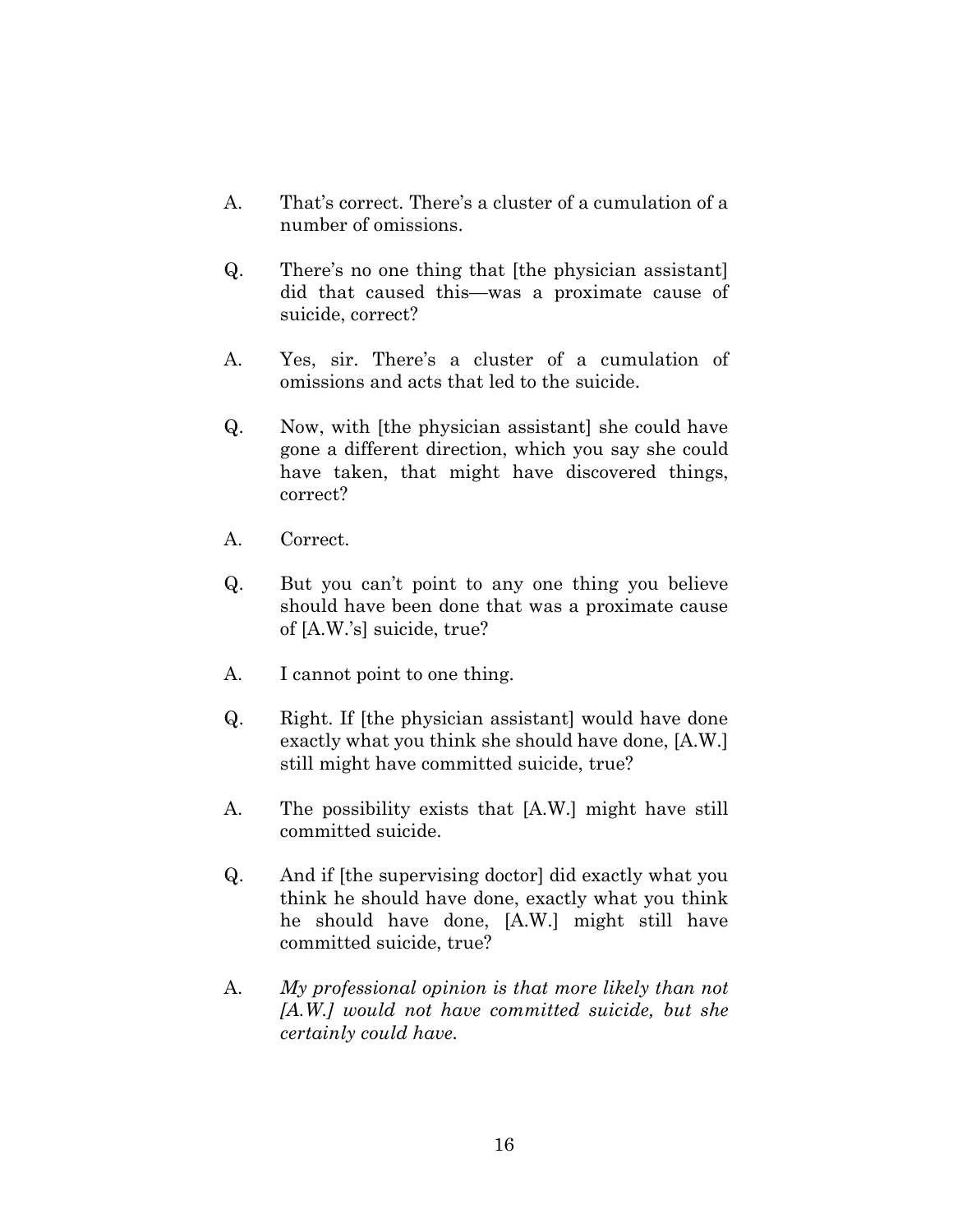- Q. Well, so to answer my question, [the supervising doctor] could have done exactly what you say he should have done and [A.W.] still might have committed suicide?
- A. She might have committed suicide.
- Q. And your—your belief and your testimony that had they done different things that she wouldn't have committed suicide, that's your—your belief, true?
- A. I stand by that, yes.

[Emphasis added.]

Dr. Moss then reiterated that, although he could not know why A.W. took her own life, his lack of knowledge was the result of the defendants' failure to properly interview, evaluate, and follow up with her to find out what she was struggling with:

- Q. You don't know—it'd be pure speculation, Dr. Moss, wouldn't it, pure speculation, for you to say that anything [the defendants] would have done differently would have prevented this suicide because you don't know why she committed suicide, do you?
- A. No, but I *would* have known what was going on had we gone down any or all the pathways that I outlined earlier. And so I *would* have had a much greater access to what it was that was bothering [A.W.] to the point that she felt like she had to take her own life. My—
- Q. My question is different. My question is, you don't know why she took her life?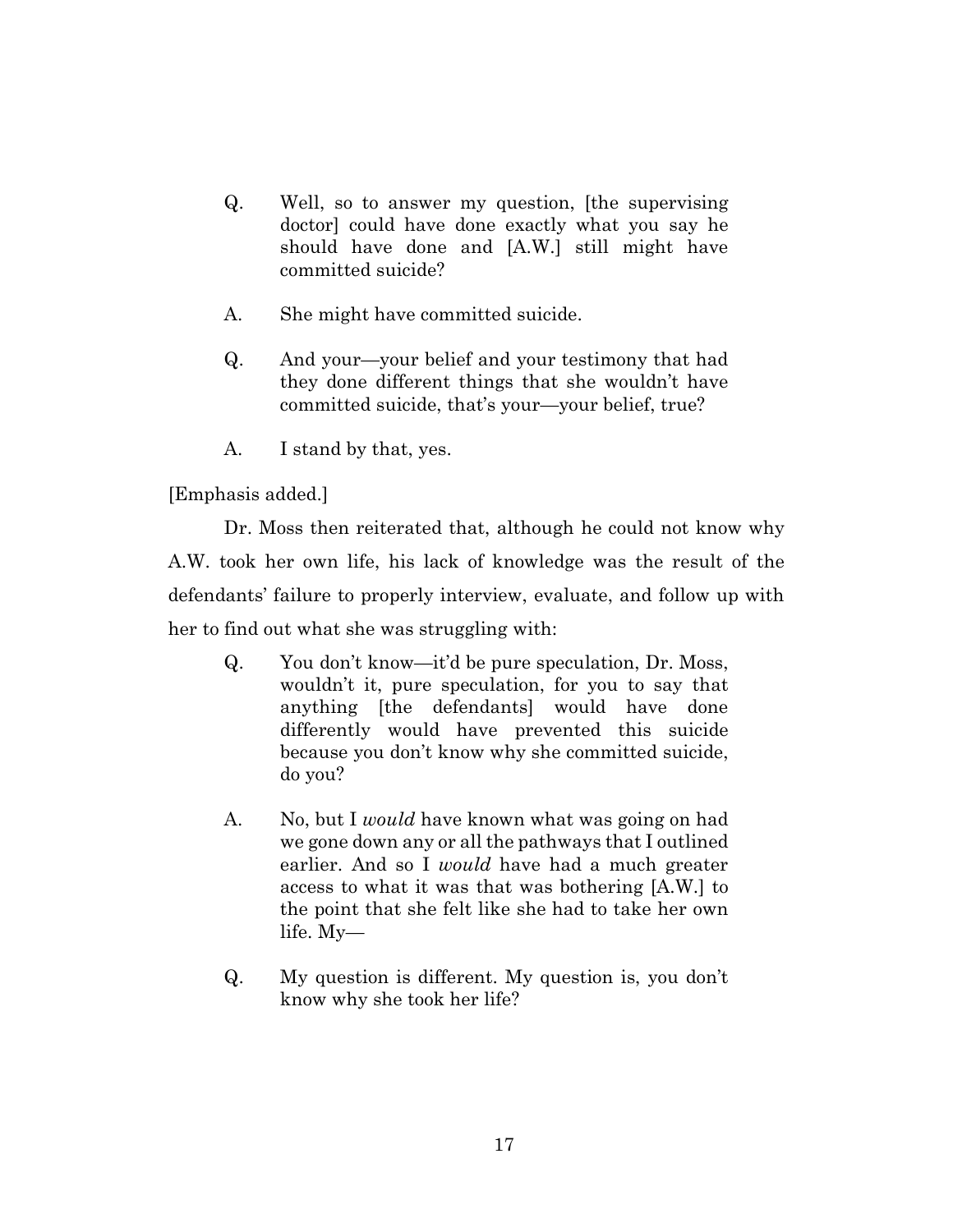A. I don't know why she took her life because nobody was there to talk to her for several months prior to her taking her life.

[Emphases added.]

When asked to admit that he could not say exactly what the defendants could have done to prevent A.W. from taking her life, Dr. Moss again insisted that if the defendants had properly interviewed, evaluated, and followed up with her, that "more likely than not" would have led to treatment that would have prevented her suicide:

- Q. Not knowing why she committed suicide, you cannot say—you cannot opine what could have been done differently to prevent this suicide. That would be speculating, wouldn't it?
- A. Psychiatry is predicated really on getting answers to the questions that I outlined early so that we can get optimal outcomes and optimize the welfare of our patients. In this case [A.W.] was not given an opportunity to get that kind of care and I have no idea what August 13th would have looked like or August 14th would have looked like because nobody was with [A.W.] prior to her committing suicide at all.

No professionals had been monitoring her either medically or psychiatrically or in a mental health version. There had been no schoolmates. There had been no medical support. There had been no contact with [A.W.] specifically for several months. There had virtually been no contact with [A.W.'s] parents for several months.

There had been medications given to her that had black box warnings. There had been many different things that were missed that could have been done. And there's no way I can know today what that would have led to had I had any bit of that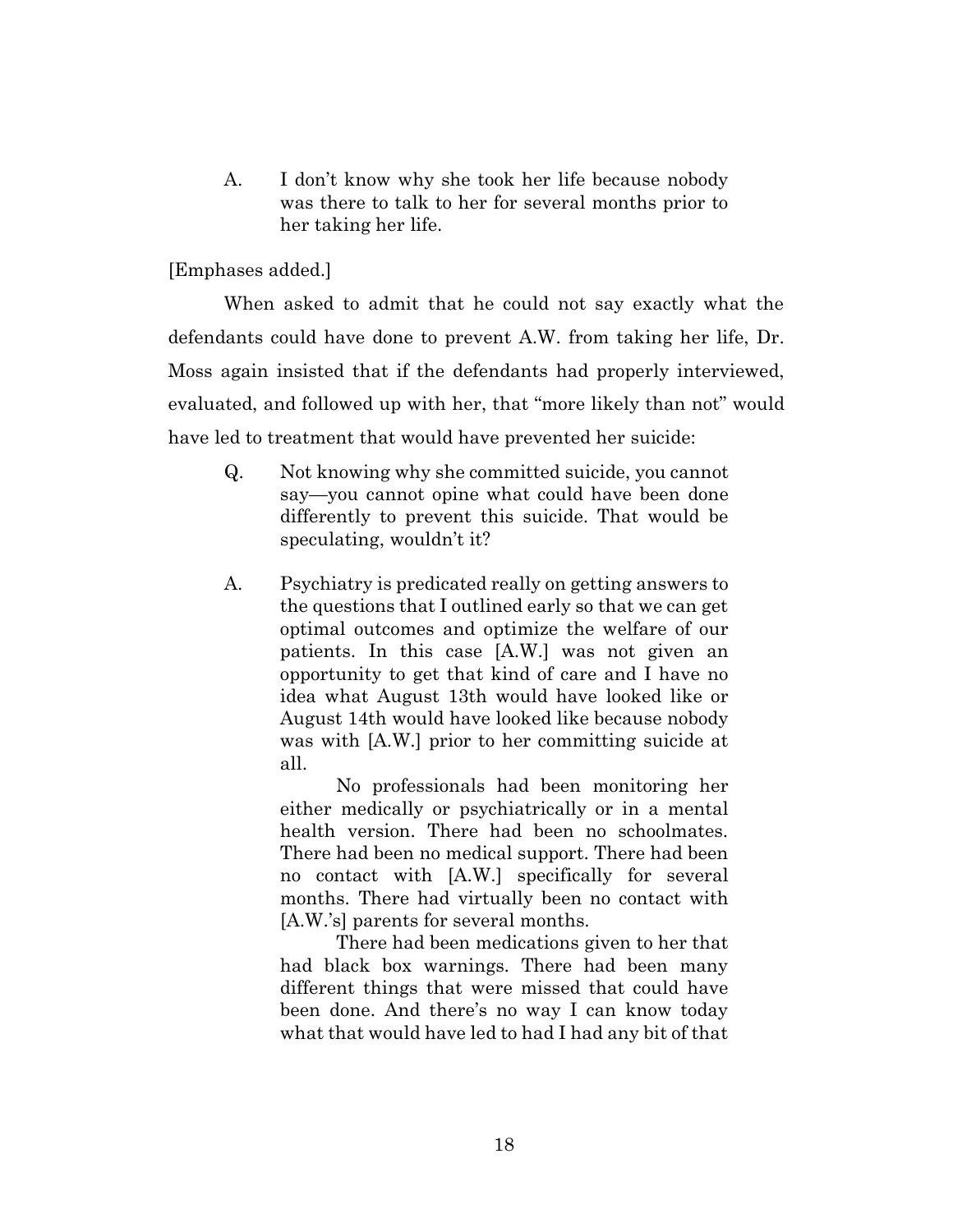information prior to August 14th. So that doesn't look like speculation to me.

- Q. Well, you said there's no way you would know. There's no way you would have known what any of that looked like.
- A. You're right. She may have possibly committed suicide anyways, but I sure am missing a boatload of information prior to that day, relevant information.
- Q. I'm sorry?
- A. Probably relevant information.
- Q. Right. But you're still speculating, aren't you?
- A. *More likely than not is all I have, sir.*
- Q. Well, you don't have that.
- A. Okay.
- Q. You agree?
- A. No, I don't agree.

[Emphasis added.]

In an extended series of questions and answers, Dr. Moss then acknowledged that he could not know exactly what information the defendants would have elicited had they properly interviewed and evaluated A.W. but again insisted that they would have obtained information regarding the "cumulative factors" that more likely than not would have enabled them to prevent her suicide:

Q. The questions and inquiries you believe should have been made that you've listed, the different paths to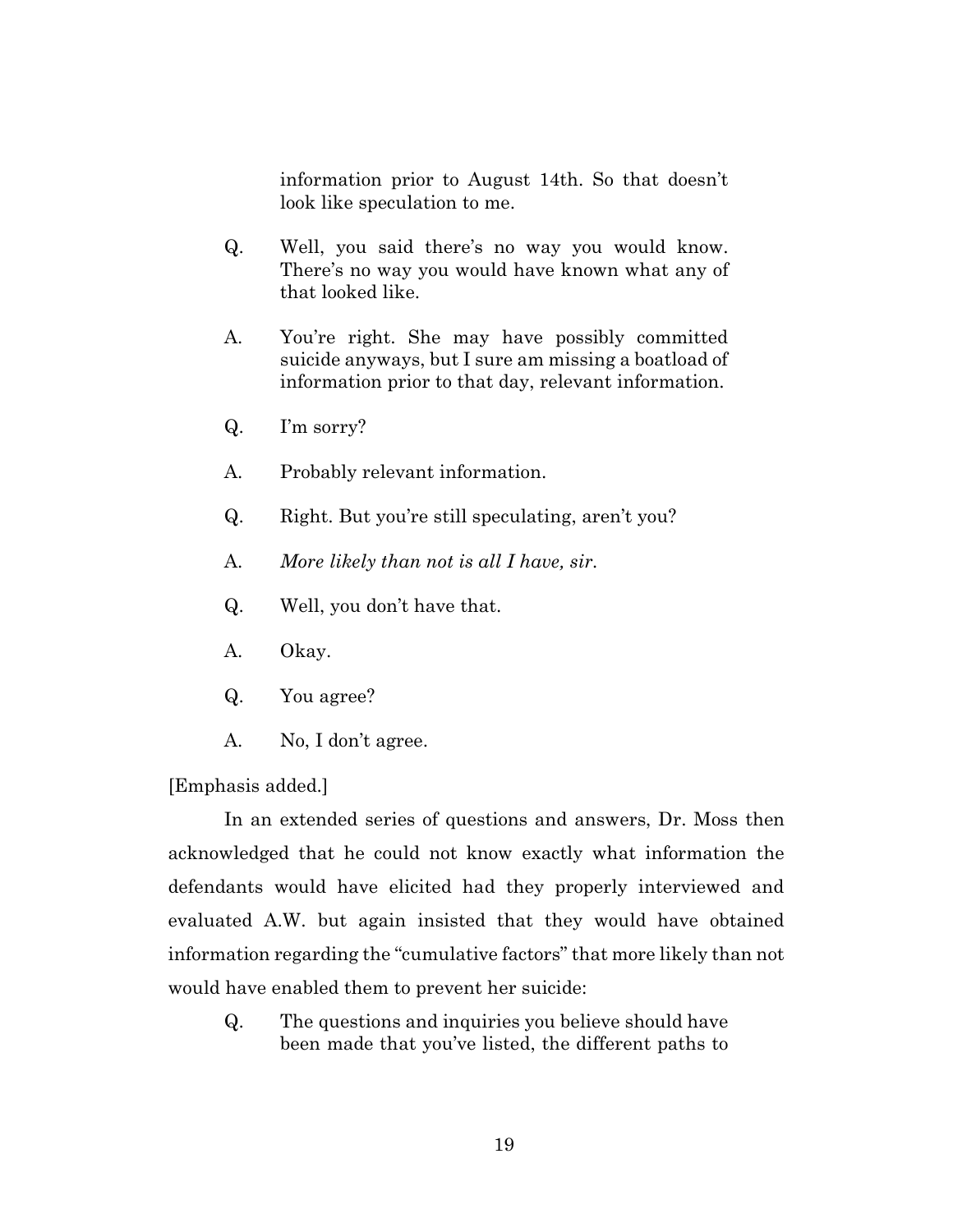go down that—those inquiries, questions, you don't know what the answers to those questions would have been, do you?

- A. I do not.
- Q. So you don't know if the answer to those questions, then, because you don't know what the answers would have been, you don't know whether the answers to those questions would be something that would prevent [A.W.] from committing suicide?
- A. I don't know that, correct.
- Q. You can't tell us the answer to any one of the questions that you think should have been asked, can you?
- A. Because they weren't asked only, that's correct. None of us will be able to.
- Q. Right. You can't point to one factor which would have made a difference in [A.W.] committing suicide, can you?
- A. This is not a case that there's one factor.
- Q. You can't point to cumulative factors in this case that would have prevented [A.W.] from committing suicide, can you?
- A. No. I've been spending my whole testimony pointing to cumulative factors.
- Q. Page 201 of your deposition, Doctor, I asked you that question. Beginning on line 12, you can't point to one factor, though, in [A.W.'s] case that would have made a difference of her not committing suicide, though, right? You said not a direct factor I cannot?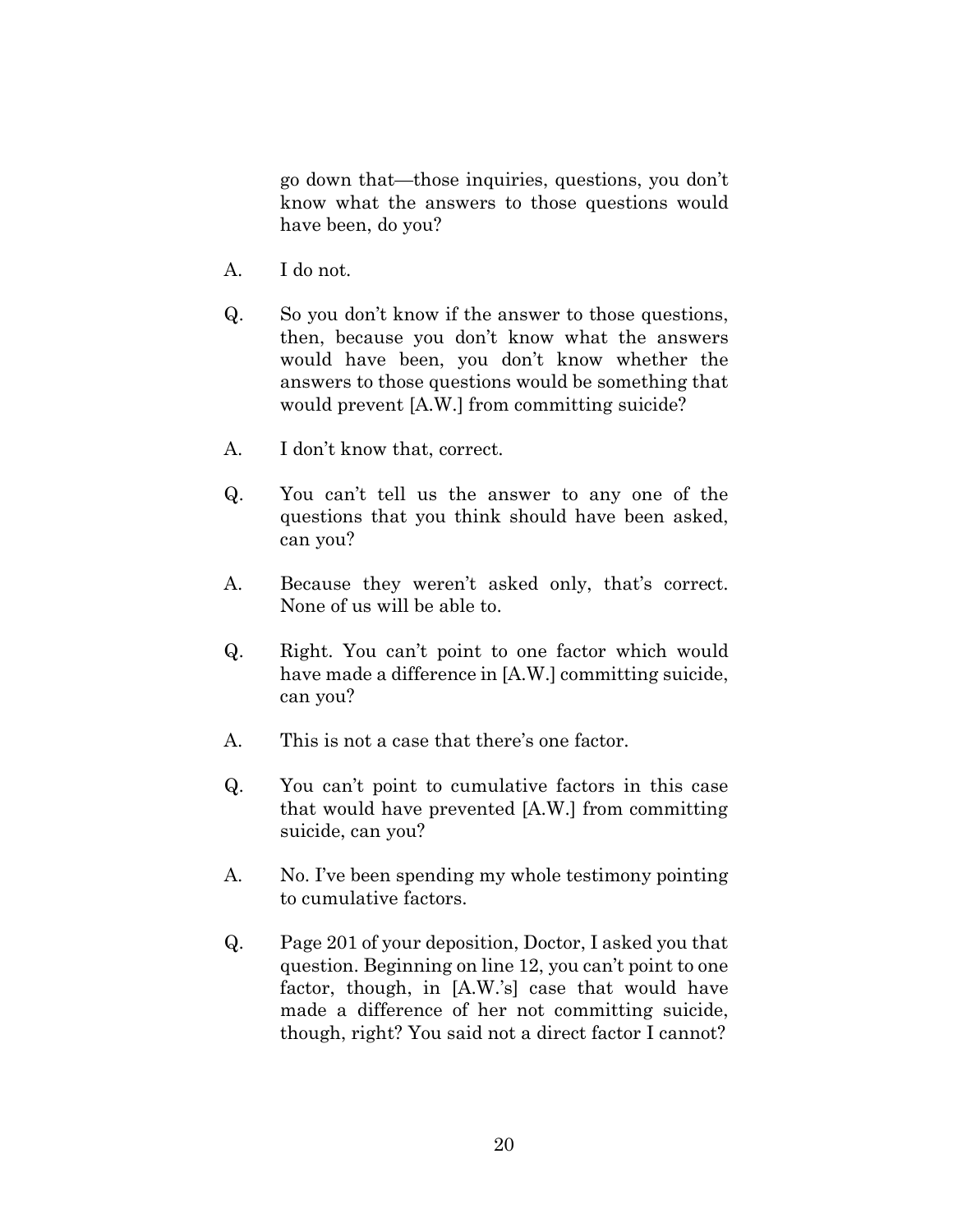. . . .

- A. Right. My answer is true.
- Q. True. You stand by that answer, don't you?
- A. I do. And then I'm going to—I'd like to talk about the context of that answer as well because there is a context to that answer. I can't be to—I can't because I don't know the answers to those questions, I don't have the specific cumulative factors that would have contributed to her suicide. What I do know is that upon—upon pursuing all the pathways that I brought up and more, several cumulative factors would have showed up, maybe, just maybe more likely than not preventing her suicide. But I, today, cannot point to the cumulative factors that contributed directly to her suicide simply because they weren't asked.
- Q. Well, even more likely—even more likely than not what information would have been gleaned had the treatment been as you think it should have been, the inquiries have been made as you think they should have been made, you don't know what information would have been elicited. That's pure speculation what would have been elicited, true?
- A. I don't know what would have been elicited.
- Q. All right. So every inquiry [the physician assistant] would have made, [the nurse practitioner] would have made or [the supervising doctor] would have made, any inquiry that they would have made that you think they should have made, you don't know what information they would have gleaned from that inquiry; is that true?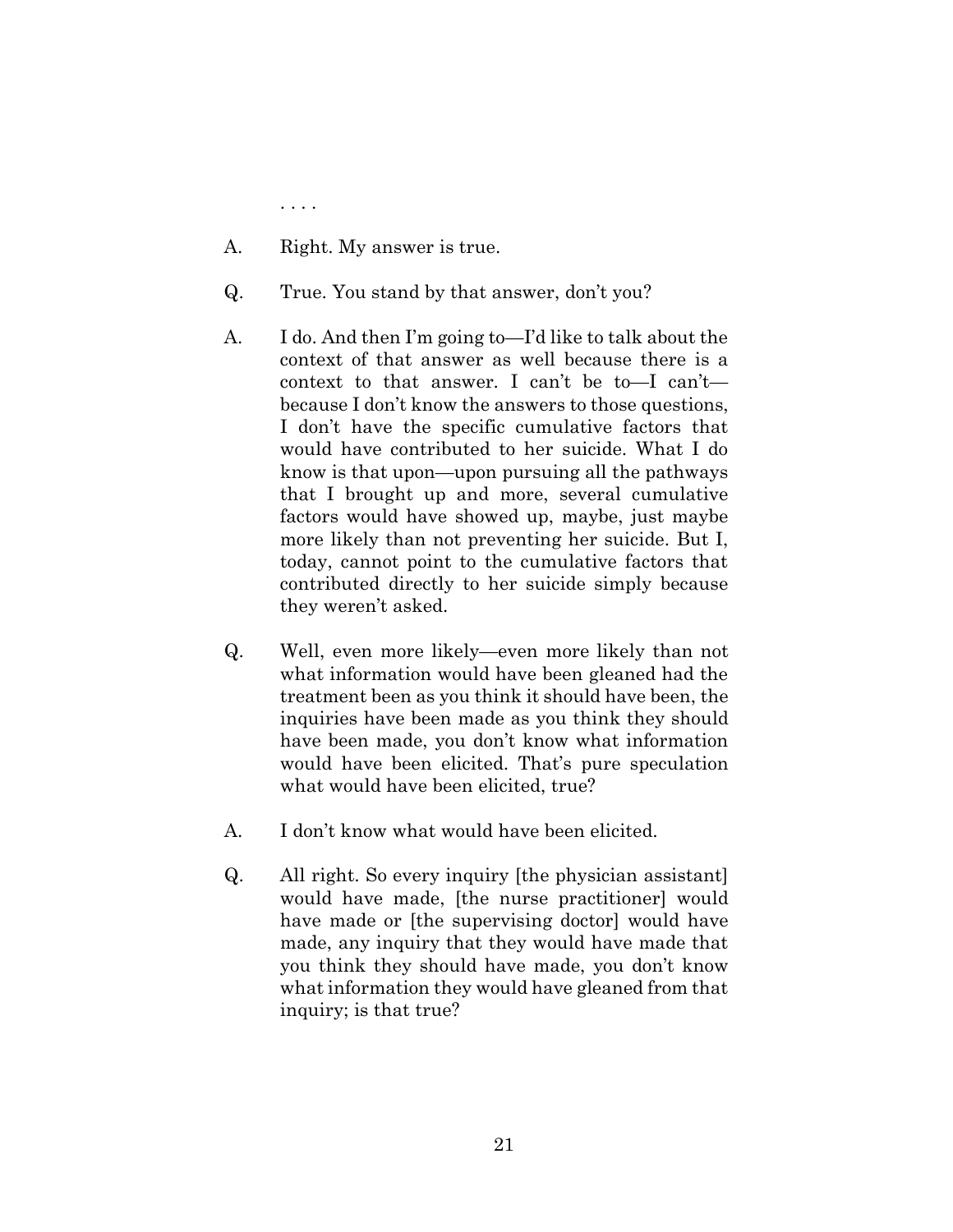A. Of course I don't know what would have been. I don't know the answers.

. . . .

- Q. I'll show you in your deposition. I asked you, and you don't know—on page 203, line two. And you don't know whether the information they had gleaned from that inquiry whether or not not gleaning the information was a proximate cause of [A.W.] committing suicide, right? You said, I don't know that, that's right. See that?
- A. Looking at this now I feel like I'm being twisted around the words that I don't know the definitions of enough to know. I will stand by what I've stood by, which is that *had this questionnaire gone on anything like what I'm saying it should have, so much information would have been ascertained that the likelihood, more likely than not, that [A.W.] would be alive on August 14th is consistent with my medical opinion.* This concept of proximate is what I feel like I'm being circled around. I showed you, you know, like I—you said it, you said it once and that's not at all the spirit of what my testimony is today or what my testimony was at deposition.

The specific one word of whether or not—and this is approximate. I really—I'm a doctor. I'm not an attorney and I—this whole idea of whether I said something that maybe for a moment fell on the other side of what I really mean feels like I'm being twisted semantically around a word that is a bit—so clearly isn't what my testimony is about.

*My testimony is about that we didn't get any of the information necessary upon getting a chief complaint of depression for five months and we have a dead 14 year old here. And we have a dead 14 year old because nothing was done except throwing a pill at her and saying good-bye. That's my testimony.*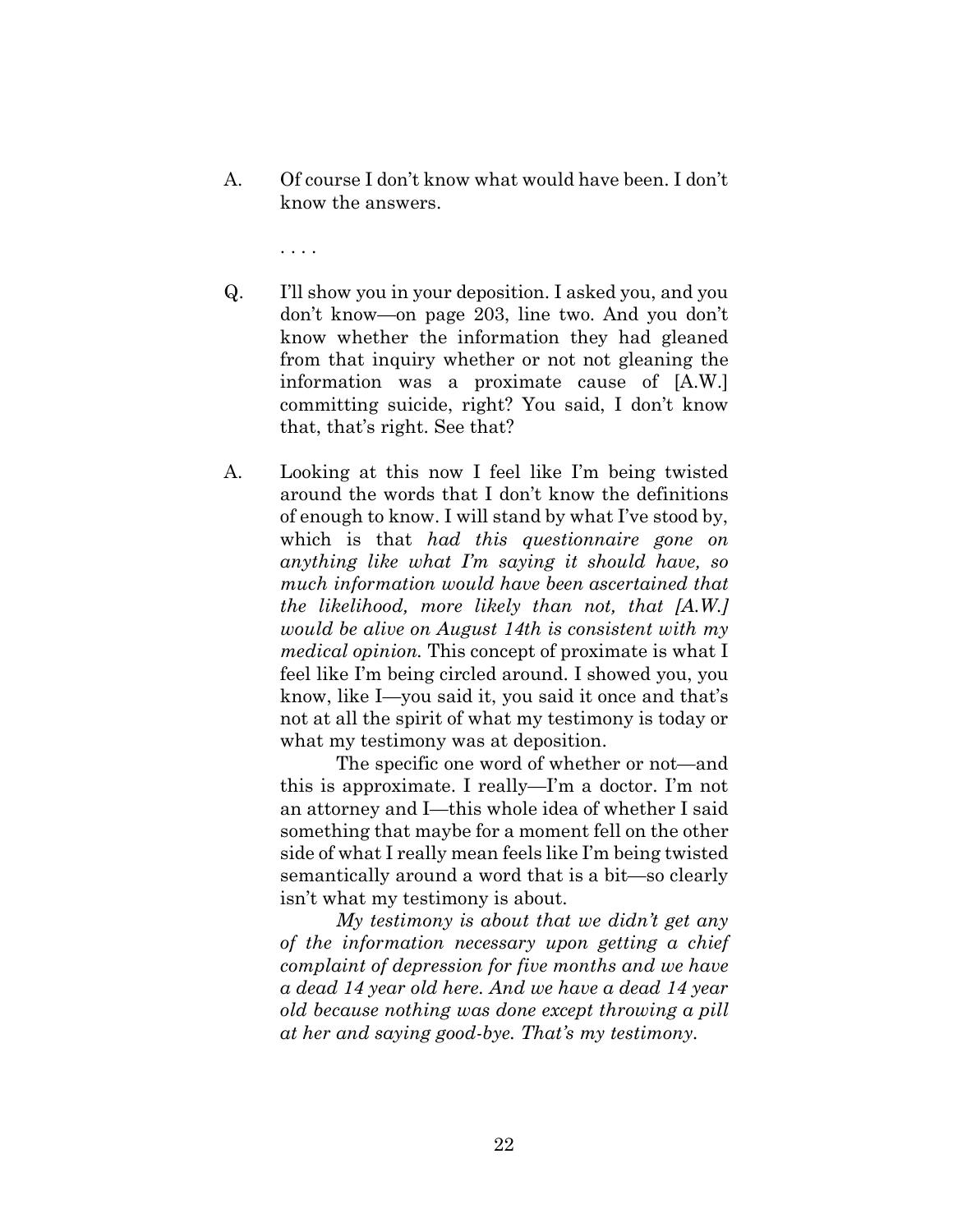There were many questionnaires and many pathways that were not pursued, and I say, *in my professional opinion for 39 years or 30 years of professional experience, that had they been pursued, more likely than not [A.W.] would not have committed suicide on August 14th, 2012, though I can't guarantee that.*

[Emphases added.]

Dr. Moss admitted that he couldn't point to specific "literature" or "facts" to support his opinion, other than the "facts" he experienced during his decades of education and experience treating troubled adolescents:

- Q. And you can't support that with literature, can you?
- A. No, I cannot.
- Q. And you cannot give your opinion because you say that is so—because you say that's so and that's not supported by the facts or literature, is it?
- A. 39 years education and experience.
- Q. But not the facts or literature?
- A. It's kind of—my experience is pretty factual, but it's not facts and literature.

Finally, on redirect examination, Dr. Moss again reaffirmed his opinion that—although there was much he could not know about why A.W. committed suicide—the defendants more likely than not would have prevented that result if they had properly interviewed, evaluated, and followed up with her on and after March 1, 2012: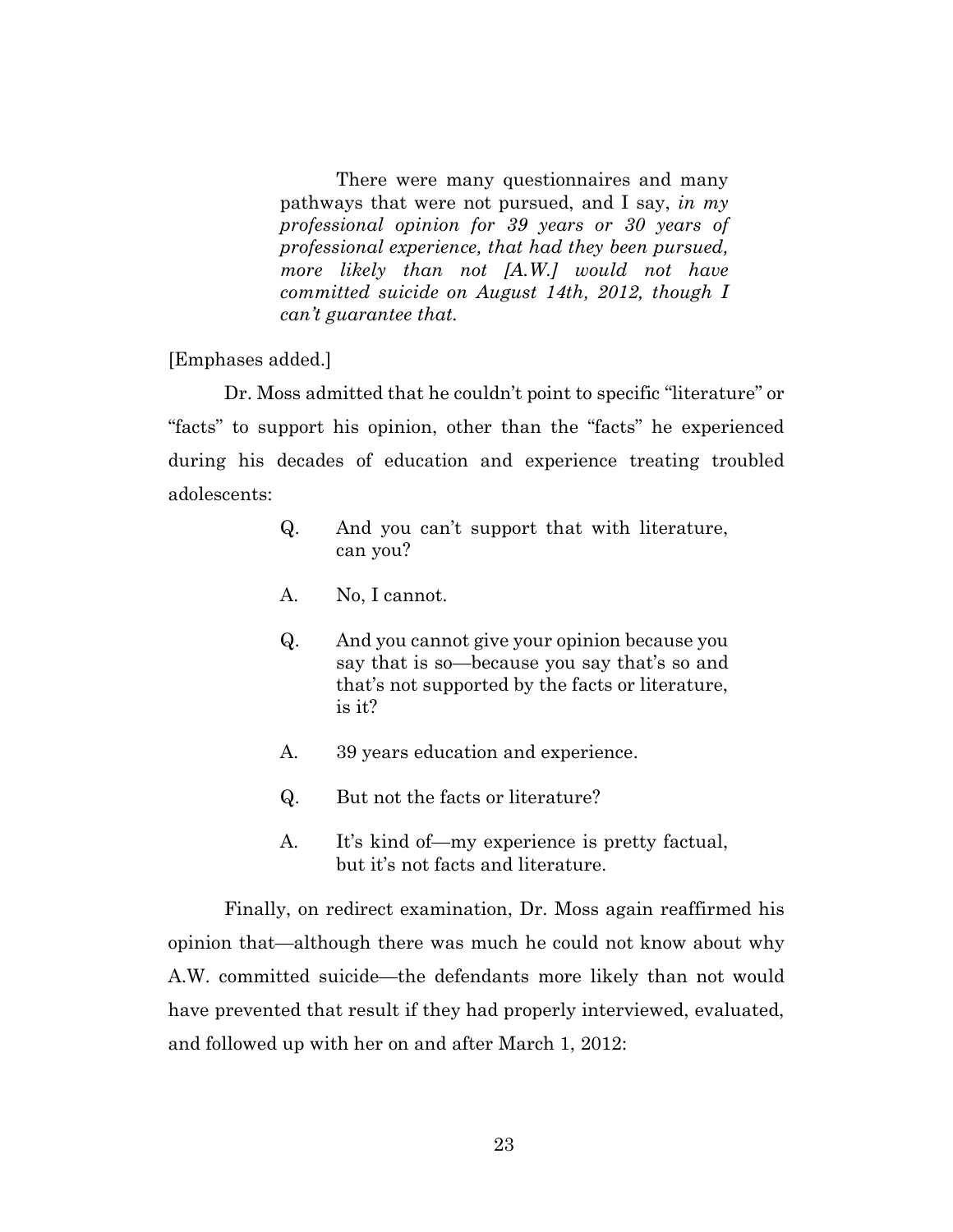- Q. But what we do know is and what your testimony basically says is that had we had the opportunity to ask those things about that you got in there, *you would have had the information and a way to deal and treat that through a network, correct?*
- A. Correct.
- Q. *And if you would have had that information, based upon reasonable medical probability, more likely than not you would have been—the clinicians, not just you, but any—any—anyone who has a head on their shoulders and can handle psychiatric or mental health would be able to prevent this suicide, correct?*
- A. *More likely than not*.
- Q. And when I say that, what he's basically saying is is that these actions, their failure to do what they needed to do from a mental health standpoint was a proximate cause to the reason that she committed suicide on August 14th of 2012, isn't it?
- A. Yes, sir.

[Emphases added.]

In short, this is not a case like *Rodriguez-Escobar*, in which the expert testified only that, "*hopefully* if a plan had been in place, then her *chances* of having a better life would have been there," but conceded that he didn't "know long term what her prognosis would have been." 392 S.W.3d at 114 (emphases added). Nor is it a case like *Dowell*, in which the expert testified only that, but for the defendants' negligence, the patient "would have *improved*" and been at a "*lower risk*" of suicide when he left the defendants' care. 262 S.W.3d at 328 (emphases added).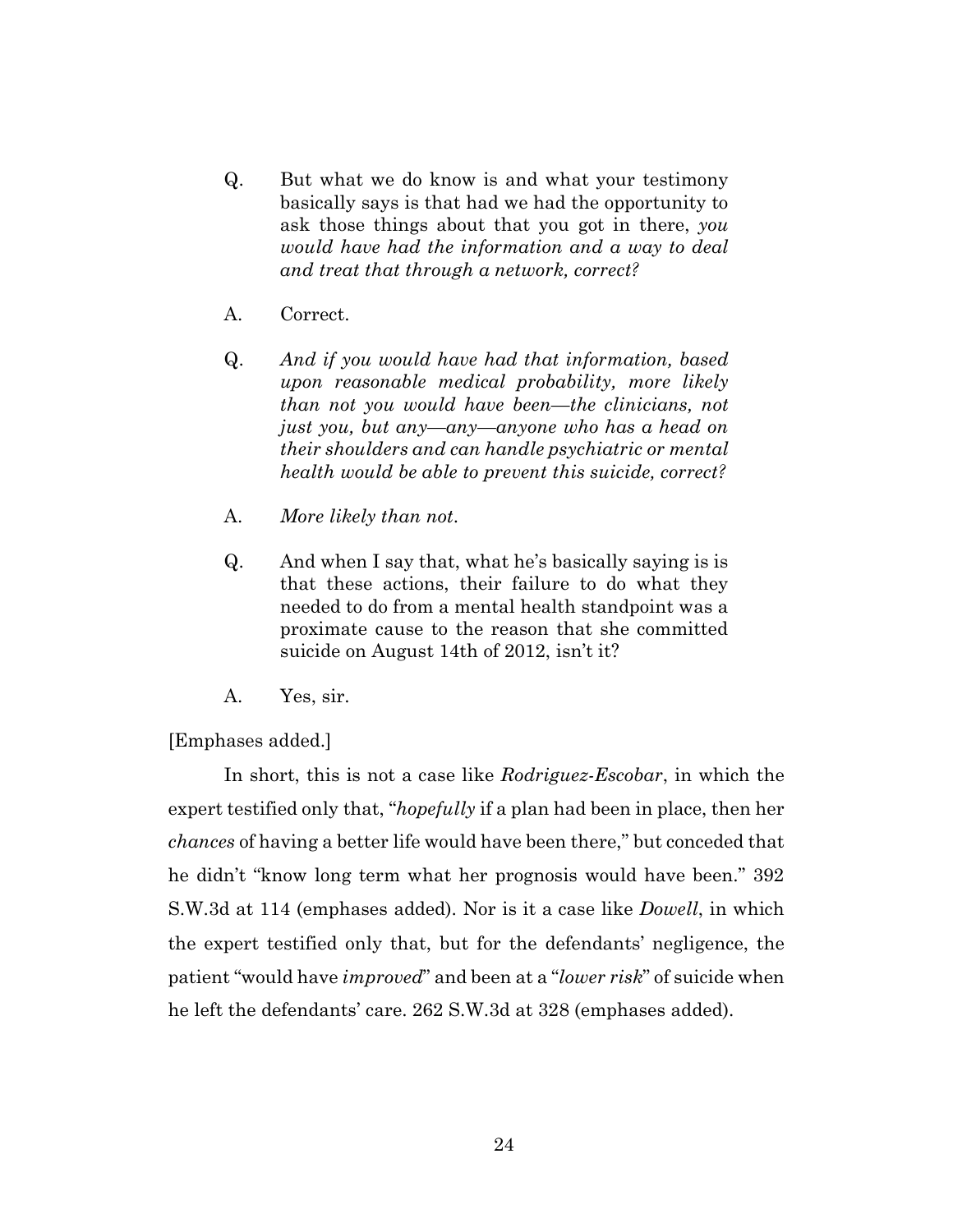Instead, unlike the experts in those cases, Dr. Moss testified that it was his "firm" expert medical opinion that, if the defendants had not committed a "cluster" of negligent actions and omissions, and instead had interviewed, evaluated, and followed up with A.W. as they should have, then "more likely than not," based "upon reasonable medical probability," the defendants "*would*" have learned "so much" information that "*would* have created pathways towards" a variety of "treatment options" that "*would* have prevented her" from taking her own life. [Emphases added.] He did not merely "assume," as the Court suggests, that if the defendants had properly treated A.W. she would have disclosed her suicidal thoughts and accepted a treatment option. *Ante* at \_\_\_. Rather, he testified that in his expert opinion, based on thirty-plus years of successfully treating adolescents, A.W. more likely than not, to a reasonable degree of medical probability, *would* have opened up and accepted treatment had the defendants properly interviewed, evaluated, and followed up with her.

Whether we believe or are convinced by Dr. Moss's testimony is irrelevant. Considered in the light most favorable to the jury's verdict, his testimony would at least enable a reasonable juror to conclude, based on a preponderance of the evidence (more likely than not), that A.W. would not have committed suicide "but for" the defendants' negligence and thus provides legally sufficient evidence to support the jury's verdict. *See Bustamante v. Ponte*, 529 S.W.3d 447, 456 (Tex. 2017).

The defendants complain—and the Court agrees—that Dr. Moss's testimony was insufficient because he could not identify exactly what information the defendants would have obtained from A.W. had they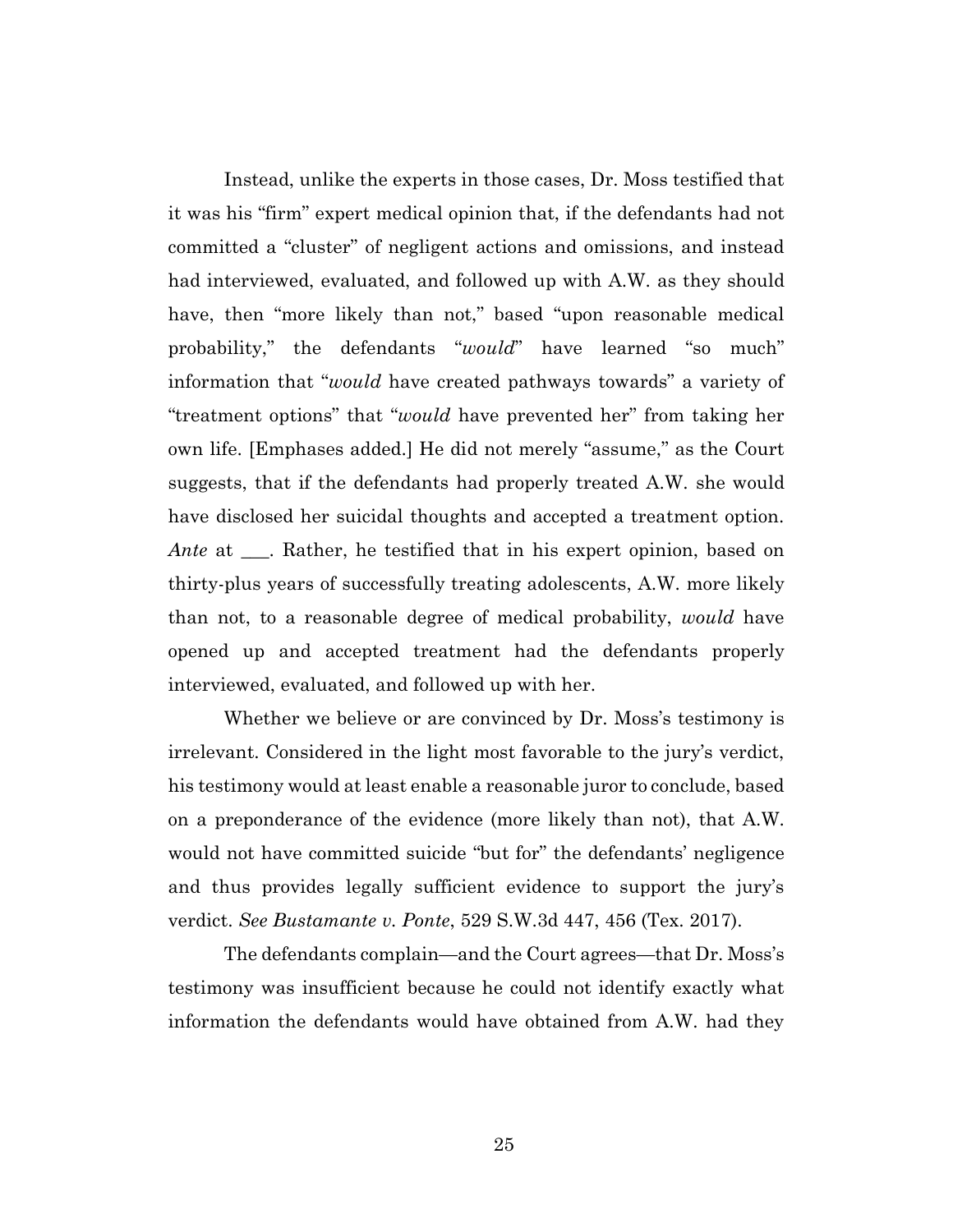properly interviewed, evaluated, and followed up with her, could not identify exactly which "pathways" or treatment options the defendants should have pursued, could not identify any single pathway or option that would *certainly* have prevented A.W.'s suicide, and could not say that A.W. would not have committed suicide even if the defendants had properly treated her. But neither the law nor the trial court's jury instructions required the jury to make any such findings. Although it is, in fact, undisputed that A.W. never disclosed to anyone that she was suicidal, *see ante* at \_\_\_, Dr. Moss testified that A.W. more likely than not *would* have disclosed such thoughts, or at least other sufficient information, if the defendants had properly evaluated, interviewed, and followed up with her. And although Mother testified that A.W. refused counseling after her March 1, 2012 clinic visit, *see ante* at \_\_\_, Dr. Moss identified numerous other treatment options that, more likely than not, *would* have provided the intervention necessary to prevent her suicide.

Similarly, although Dr. Moss in fact agreed that he could not identify one specific pathway or option that "would have prevented suicide reliably," *ante* at \_\_\_, he explained that the pathways that more likely than not *would* have been successful depended on the information the defendants more likely than not *would* have obtained had they properly interviewed, evaluated, and followed up with A.W. As the law requires, the jury charge properly asked only whether the defendants' negligence "was a substantial factor in bringing about" A.W.'s death on August 14, 2012; that without such negligence A.W.'s death on August 14, 2012, "would not have occurred"; and that a pediatrician or physician assistant "using ordinary care could have foreseen that" A.W.'s death on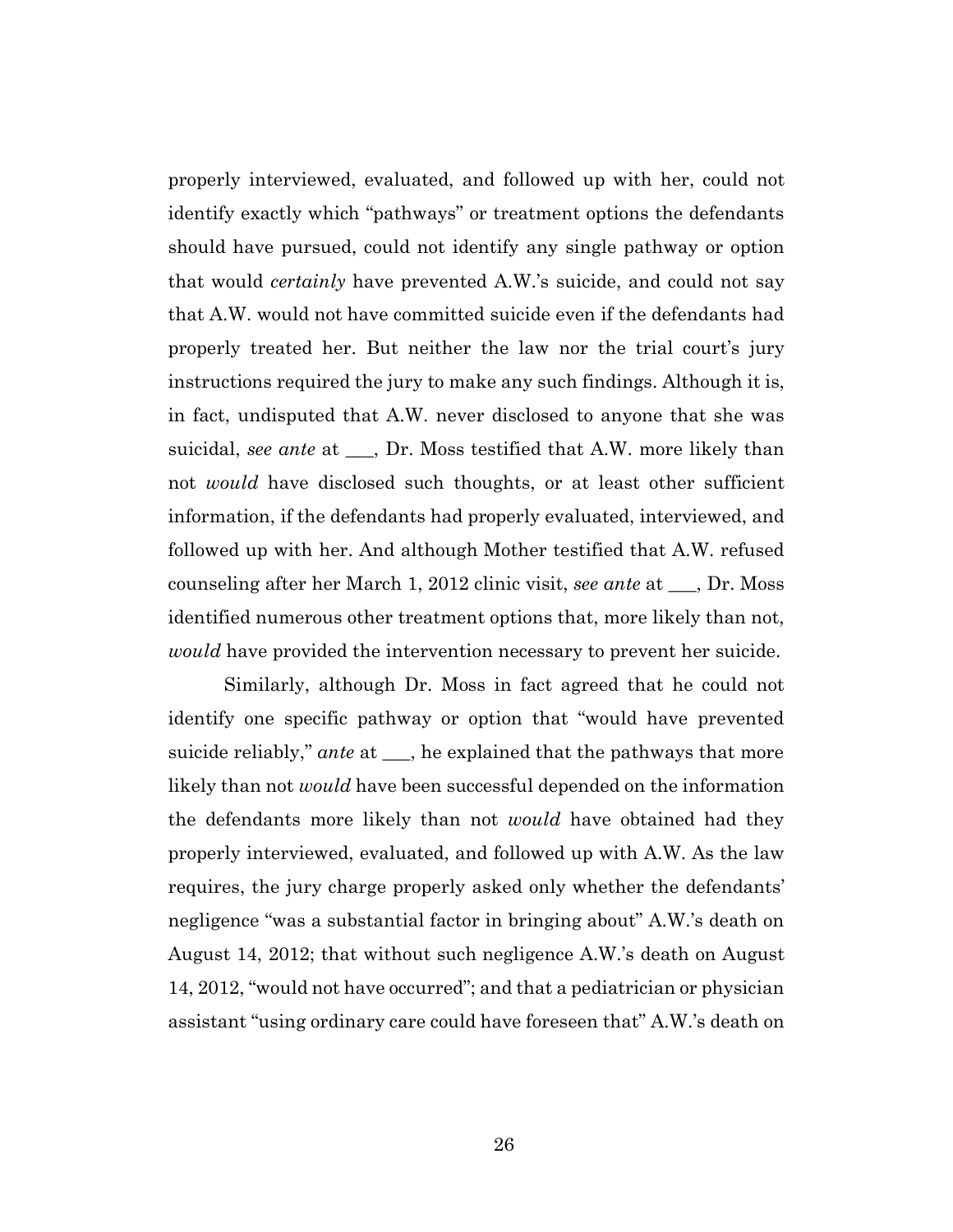August 14, 2012, "or some similar occurrence, might reasonably result" from their negligence. Regardless of all the things Dr. Moss conceded he could not establish, his testimony was legally sufficient to support the jury's answer to the question it was asked.

The Court, however, concludes that the record contains legally insufficient evidence because Dr. Moss's testimony was conclusory and mere "speculation" based on numerous "ifs." *Ante* at \_\_\_. First, the Court says, Dr. Moss's opinion depends on "if" the defendants "had questioned A.W. outside her mother's presence," *ante* at \_\_\_, but it is undisputed here that the defendants *should* have done that and were negligent by failing to do so. Next, the Court says, Dr. Moss's opinion depends on "if" A.W. "had divulged information about any current suicidal tendencies," *ante* at \_\_\_, but Dr. Moss testified that, more likely than not, A.W. *would* have disclosed that, or at least disclosed enough information, had the defendants properly interviewed, evaluated, and followed up with her.<sup>3</sup>

Finally, the Court says Dr. Moss merely speculated that A.W. would have consented to treatments and his assumption is belied by the fact that, early on, A.W. said she didn't want to go to counseling. *Ante* at

<sup>3</sup> The Court particularly emphasizes the lack of evidence that A.W. was suicidal on March 1, when she first sought help for her "severe depression." *Ante* at \_\_\_. But Dr. Moss explained at length his opinion that the defendants should have followed up with A.W. on a weekly basis after that first appointment to ensure that she was well and receiving the help she needed, and the defendants no longer dispute that they were negligent by failing to do so. Even if A.W. was not suicidal on March 1, she clearly became suicidal sometime between that date and August 14. Considering the undisputed evidence that Celexa can cause thoughts of suicide and self-harm, a reasonable jury could have concluded that the failure to properly follow up with A.W. was a proximate cause of her suicide.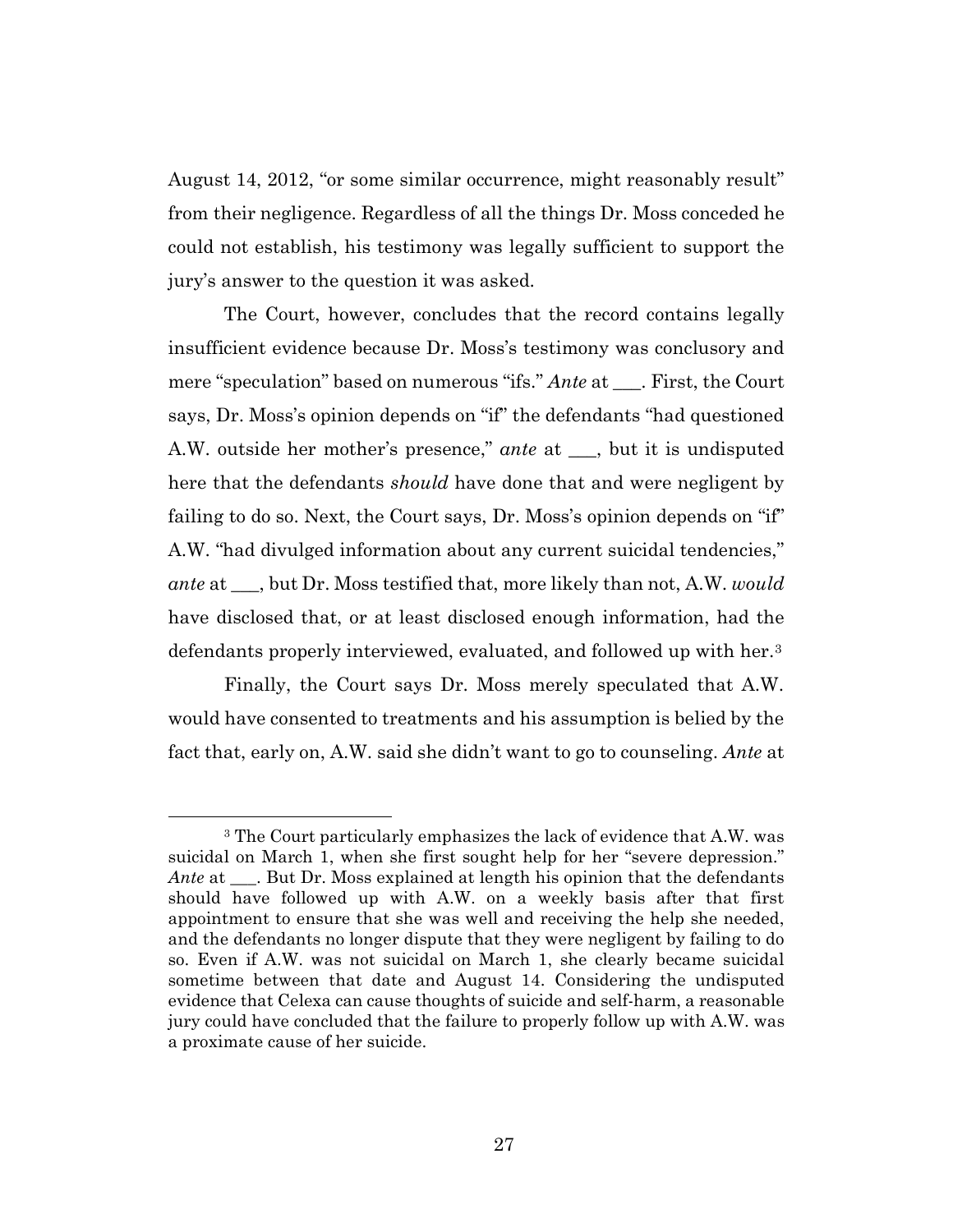\_\_\_. But Dr. Moss testified that counseling was just one of many "pathways" the defendants could and should have provided, and he at least implicitly opined that A.W. would likely have accepted such assistance by repeatedly testifying that, had the defendants cared for A.W. as they should have, "she would still be with us today." We must consider all of the evidence and do so in the light most favorable to the jury's verdict, not cherry-pick Dr. Moss's more general or ambivalent statements while ignoring those that were specific and certain.

Finally, the Court concludes that Dr. Moss's testimony was incompetent to constitute sufficient evidence because it was conclusory and "not grounded in science." *Ante* at \_\_\_. Specifically, the Court critiques Dr. Moss for failing to provide a "reliable basis to differentiate between those patients who, with ordinary psychiatric care, would not commit suicide, and those who would, even with proper care." *Ante* at \_\_\_. But A.W.'s parents did not have to prove why some patients who receive proper psychiatric care nevertheless commit suicide and others do not. What they had to prove was that, more likely than not, A.W. would not have committed suicide had she received proper care. *See Gunn*, 554 S.W.3d at 658 ("Recovery in a medical-malpractice case requires proof to a reasonable medical probability that the injuries complained of were proximately caused by the negligence of a defendant."). They provided that through Dr. Moss's testimony.

"To avoid being conclusory, an expert must, to a reasonable degree of medical probability, explain how and why the negligence caused the injury." *Id.* at 665. Dr. Moss did that. And he did so based on thirty-plus years of experience *successfully* treating thousands of

28